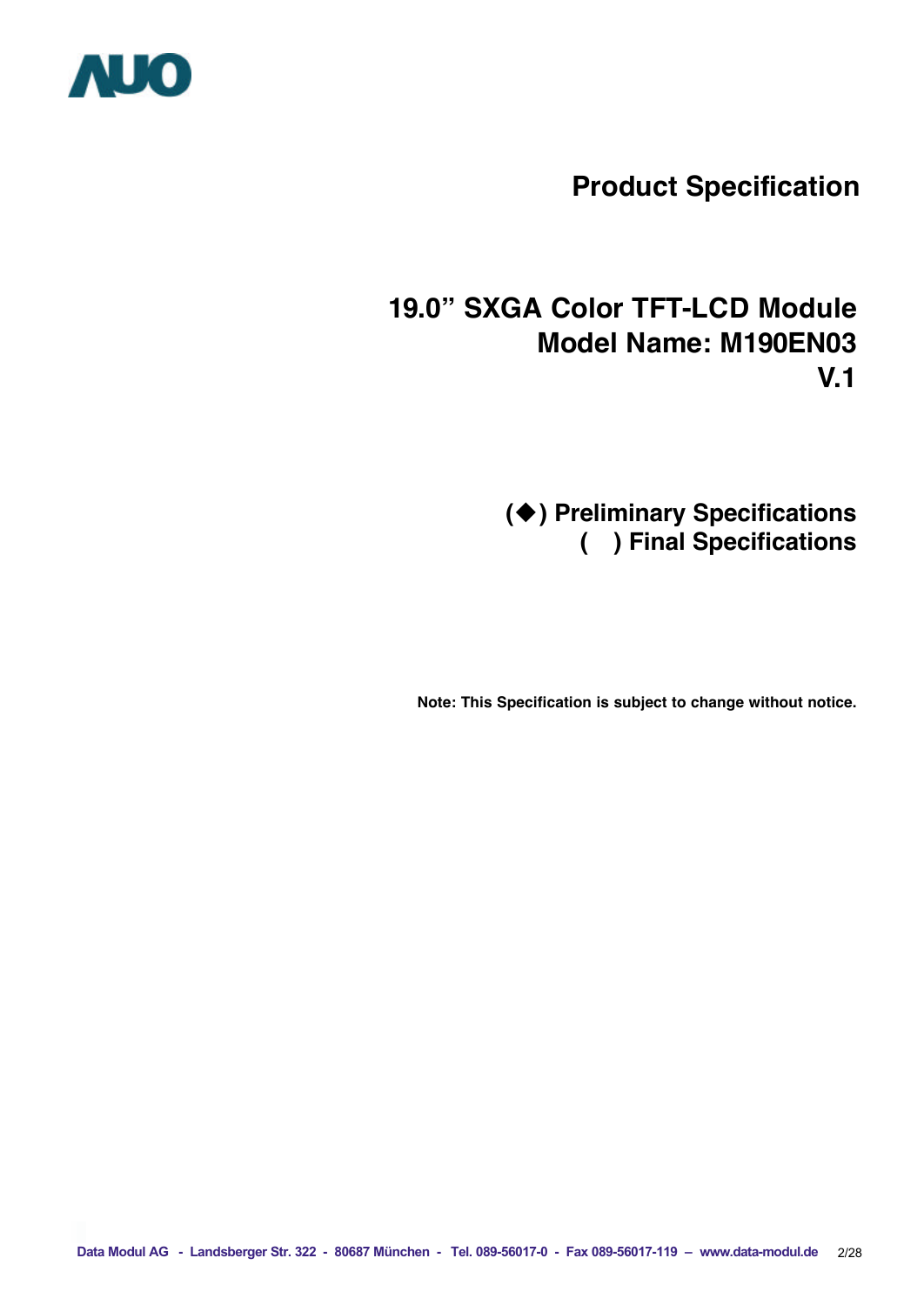

# **Contents**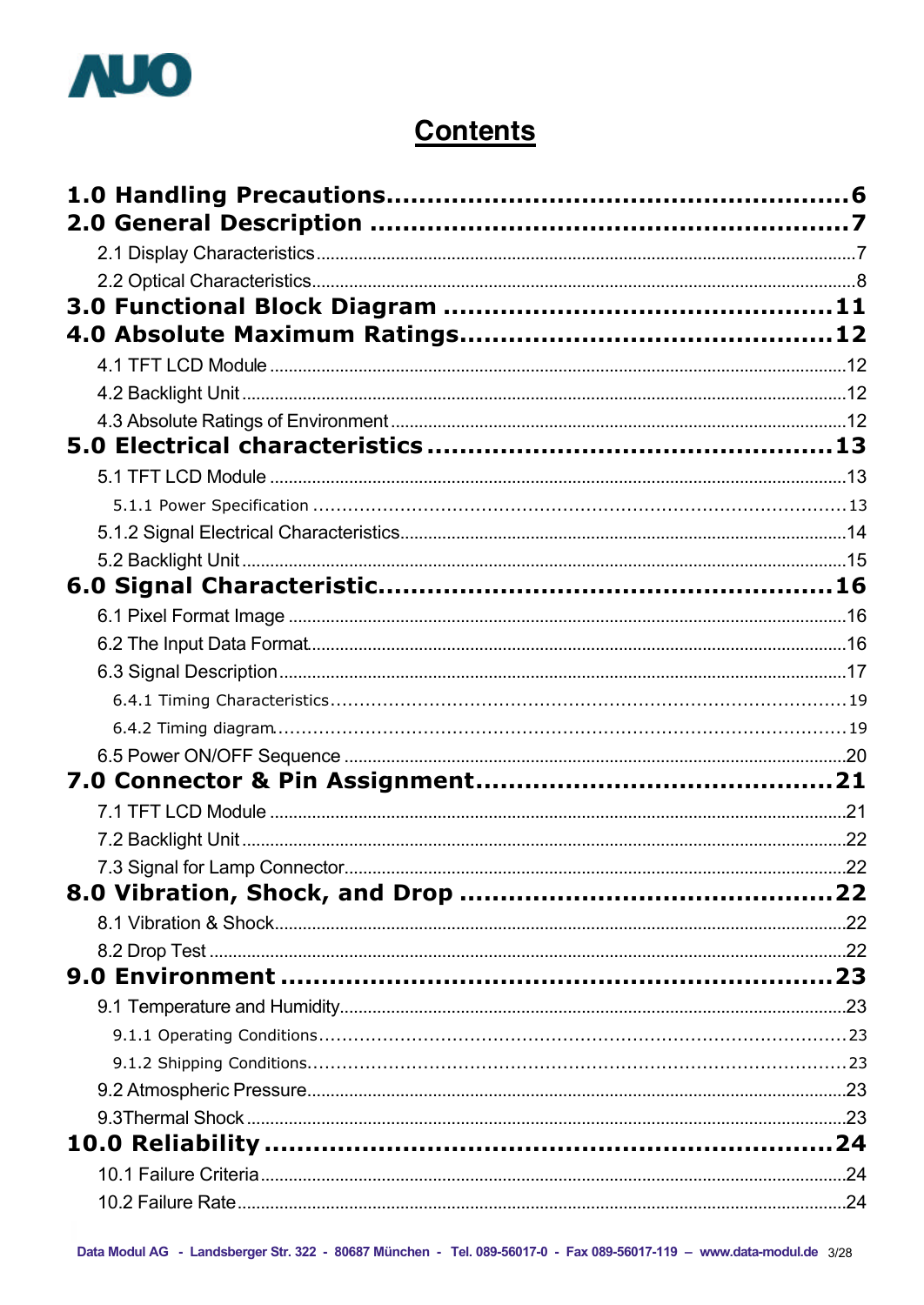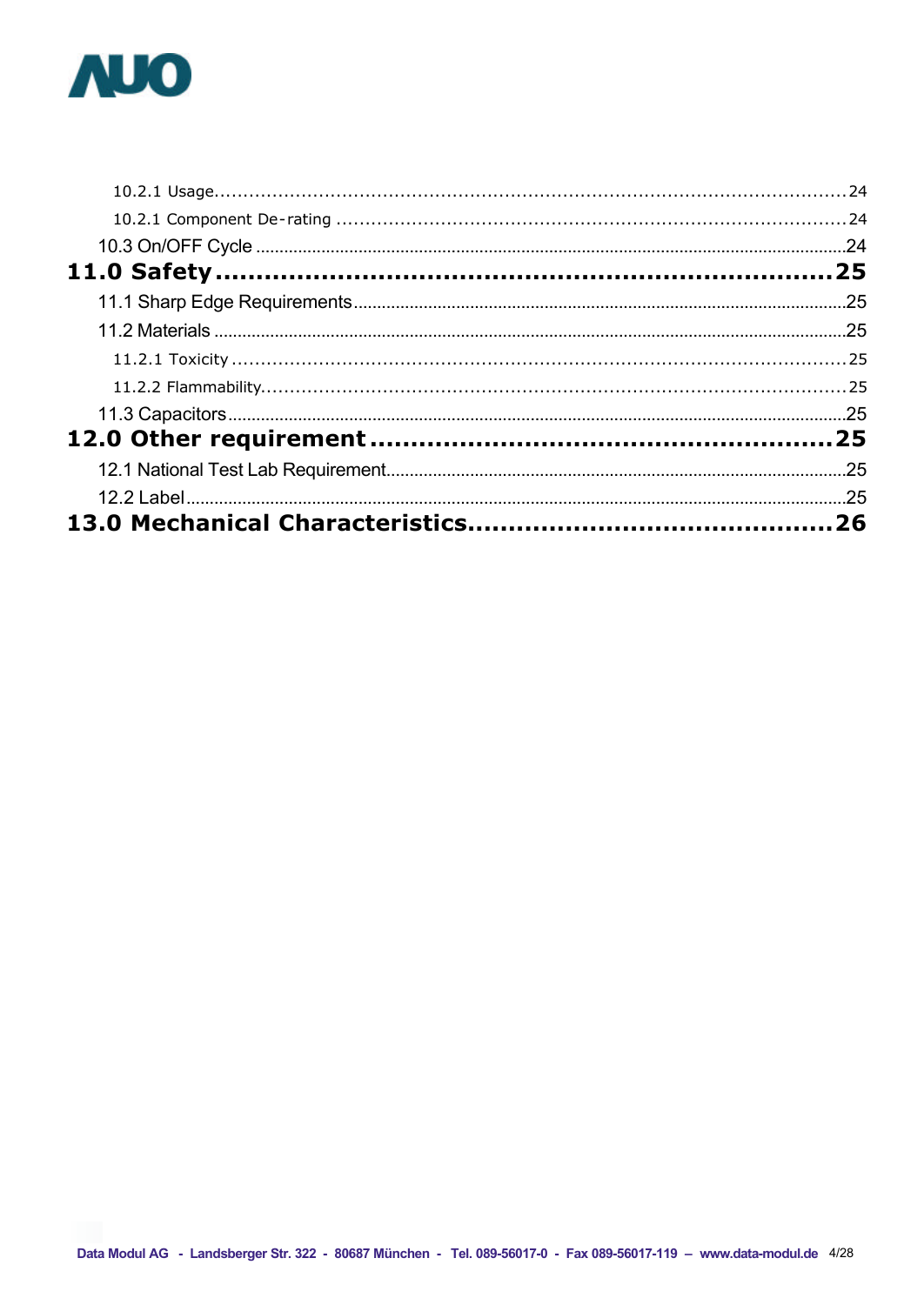

# **Record of Revision**

| <b>Version and Date</b> | Page            | Old description                                                                                         | <b>New Description</b>                                                                              | <b>Remark</b>   |
|-------------------------|-----------------|---------------------------------------------------------------------------------------------------------|-----------------------------------------------------------------------------------------------------|-----------------|
| 0.1 2004/05/18          | All             | <b>First Edition for Customer</b>                                                                       | All                                                                                                 |                 |
| 0.2 2004/07/08          |                 | 2.1 Display Characteristics<br>Contrast Ratio=700:1 (Typ)                                               | 2.1 Display Characteristics<br>Contrast Ratio=800:1 (Typ)                                           | <b>Modified</b> |
|                         | 8               | 2.2 Optical Chaaracteristics<br><b>Contrast Ratio (Normal Direction)</b><br>$Min=400$<br><b>Typ=700</b> | 2.2 Optical Chaaracteristics<br><b>Contrast Ratio Normal Direction</b><br>$Min=500$<br>$Typ = 800$  | <b>Modified</b> |
|                         | 12 <sub>2</sub> | 4.1 TFT LCD Module<br>Logic/LCD Drive Voltage<br>$Min=+4.5$                                             | 4.1 TFT LCD Module<br><b>Logic/LCD Drive Voltage</b><br>$Min=-0.3$                                  | <b>Modified</b> |
|                         | 14              | VTH/VTL= ±100MV                                                                                         | 5.1.2 Signal Electrical Characteristics 5.1.2 Signal Electrical Characteristics<br>VTH/VTL = ±100mV | <b>Modified</b> |
|                         | 15              | 5.2 Backlight Unit<br><b>CCFL Power Consumption</b><br>$Max=24$                                         | 5.2 Backlight Unit<br><b>CCFL Power Consumption</b><br>$Max=23.1$                                   | <b>Modified</b> |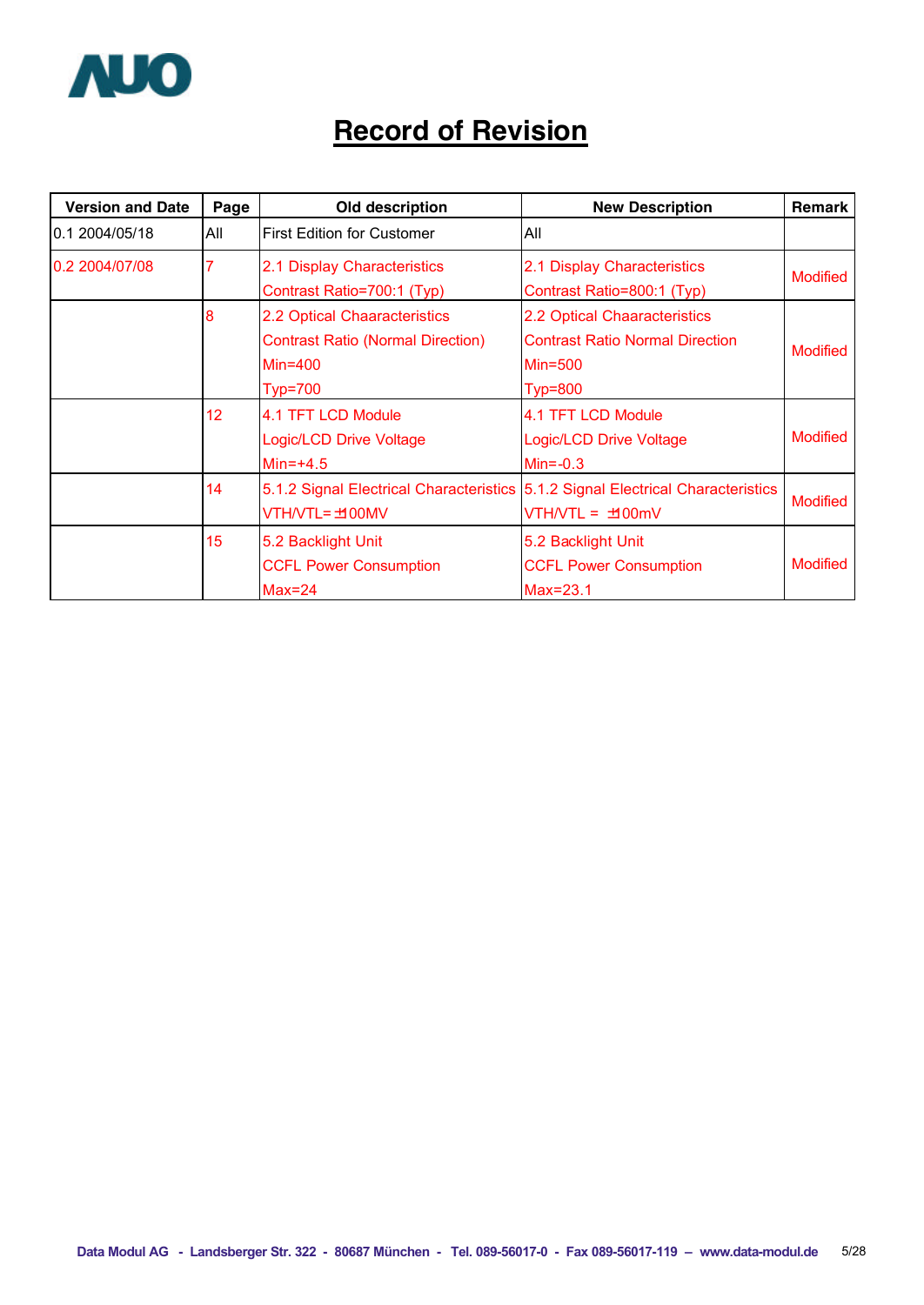

# **1.0 Handling Precautions**

- 1) Since front polarizer is easily damaged, pay attention not to scratch it.
- 2) Be sure to turn off power supply when inserting or disconnecting from input connector.
- 3) Wipe off water drop immediately. Long contact with water may cause discoloration or spots.
- 4) When the panel surface is soiled, wipe it with absorbent cotton or other soft cloth.
- 5) Since the panel is made of glass, it may break or crack if dropped or bumped on hard surface.
- 6) Since CMOS LSI is used in this module, take care of static electricity and insure human earth when handling.
- 7) Do not open nor modify the Module Assembly.
- 8) Do not press the reflector sheet at the back of the module to any directions.
- 9) In case if a module has to be put back into the packing container slot after once it was taken out from the container, do not press the center of the CCFL reflector edge. Instead, press at the far ends of the CCFL reflector edge softly. Otherwise the TFT module may be damaged.
- 10) At the insertion or removal of the Signal Interface Connector, be sure not to rotate nor tilt the Interface Connector of the TFT module.
- 11) After installation of the TFT module into an enclosure (Desktop monitor Bezel, for example), do not twist nor bend the TFT Module even momentary. At designing the enclosure, it should be taken into consideration that no bending/twisting forces are applied to the TFT module from outside. Otherwise the TFT module may be damaged.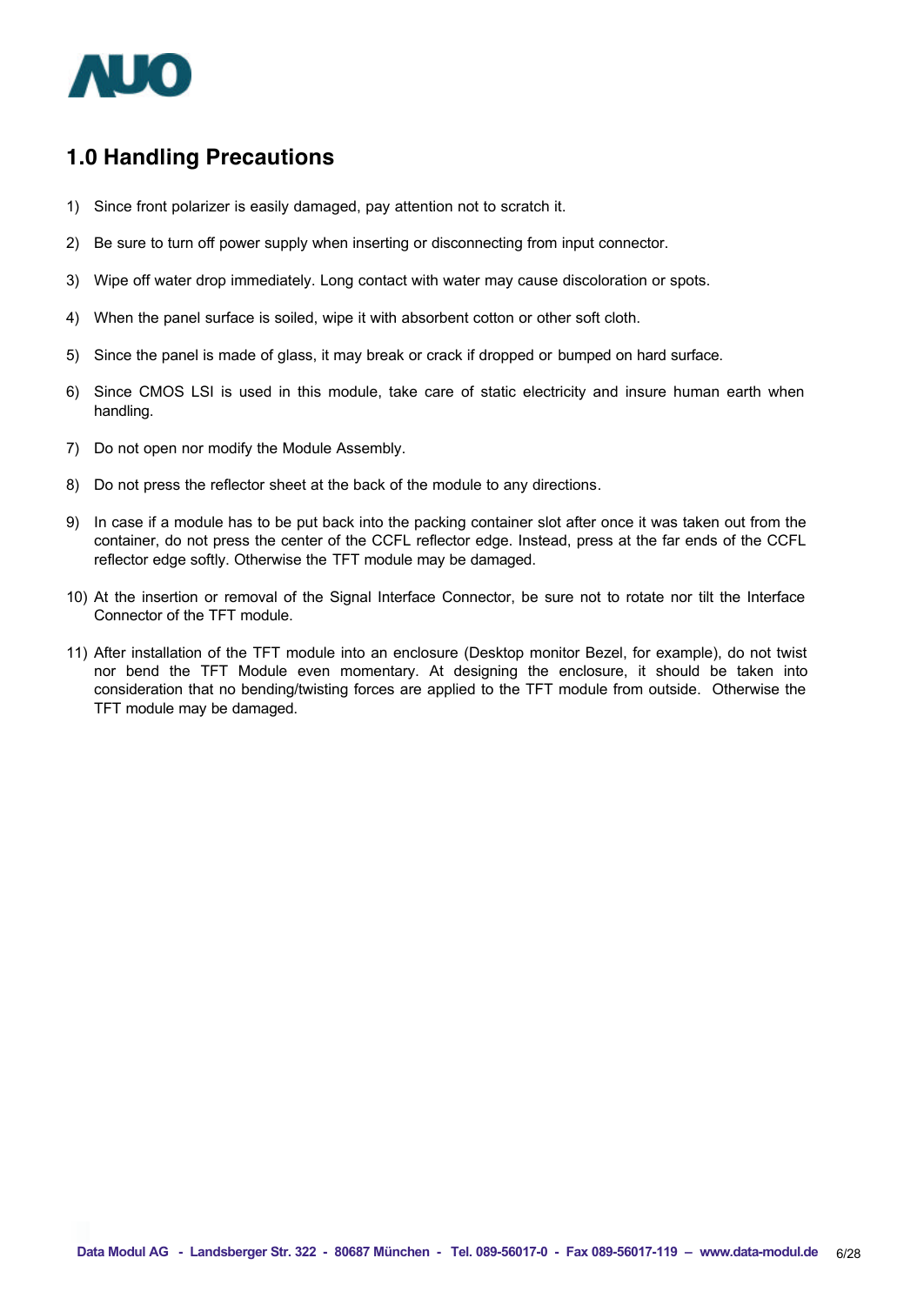

# **2.0 General Description**

This specification applies to the 19.0 inch Color TFT-LCD Module M190EN03.

The display supports the SXGA (1280(H) x 1024(V)) screen format and 16.7M colors (RGB 8-bits data).

All input signals are 2 Channel LVDS interface compatible.

This module does not contain an inverter card for backlight.

#### **2.1 Display Characteristics**

The following items are characteristics summary on the table under 25 ℃ condition:

| <b>ITEMS</b>                 | Unit                                | <b>SPECIFICATIONS</b>                      |
|------------------------------|-------------------------------------|--------------------------------------------|
| Screen Diagonal              | [mm]                                | 480(19")                                   |
| <b>Active Area</b>           | [mm]                                | 376.32 (H) x 301.056 (V)                   |
| Pixels H x V                 |                                     | 1280(x3) x 1024                            |
| <b>Pixel Pitch</b>           | [mm]                                | 0.294 (per one triad) x 0.294              |
| <b>Pixel Arrangement</b>     |                                     | R.G.B. Vertical Stripe                     |
| Display Mode                 |                                     | Normally Black                             |
| White Luminance (Center)     | $\lceil$ cd/m <sup>2</sup> $\rceil$ | 250 cd/m2 @7mA (Typ)                       |
| <b>Contrast Ratio</b>        |                                     | 800:1 (Typ)                                |
| <b>Optical Response Time</b> | [msec]                              | 20ms (Typ, on/off)                         |
| Nominal Input Voltage VDD    | [Volt]                              | $+5.0 V$                                   |
| Power Consumption            | [Watt]                              | 30W(Typ) (w/o Inverter, All white pattern) |
| (VDD line + CCFL line)       |                                     |                                            |
| Weight                       | [Grams]                             | 2500 (Max)                                 |
| <b>Physical Size</b>         | [mm]                                | 396(W) x 324(H) x 17.5(D) (Typ)            |
| <b>Electrical Interface</b>  |                                     | Even/Odd R/G/B data, 3 sync signal,        |
|                              |                                     | Clock                                      |
| <b>Support Color</b>         |                                     | 16.7M colors (RGB 8-bit data)              |
| <b>Temperature Range</b>     |                                     |                                            |
| Operating                    | [°C]                                | 0 to $+50$                                 |
| Storage (Shipping)           | [°C]                                | $-20$ to $+60$                             |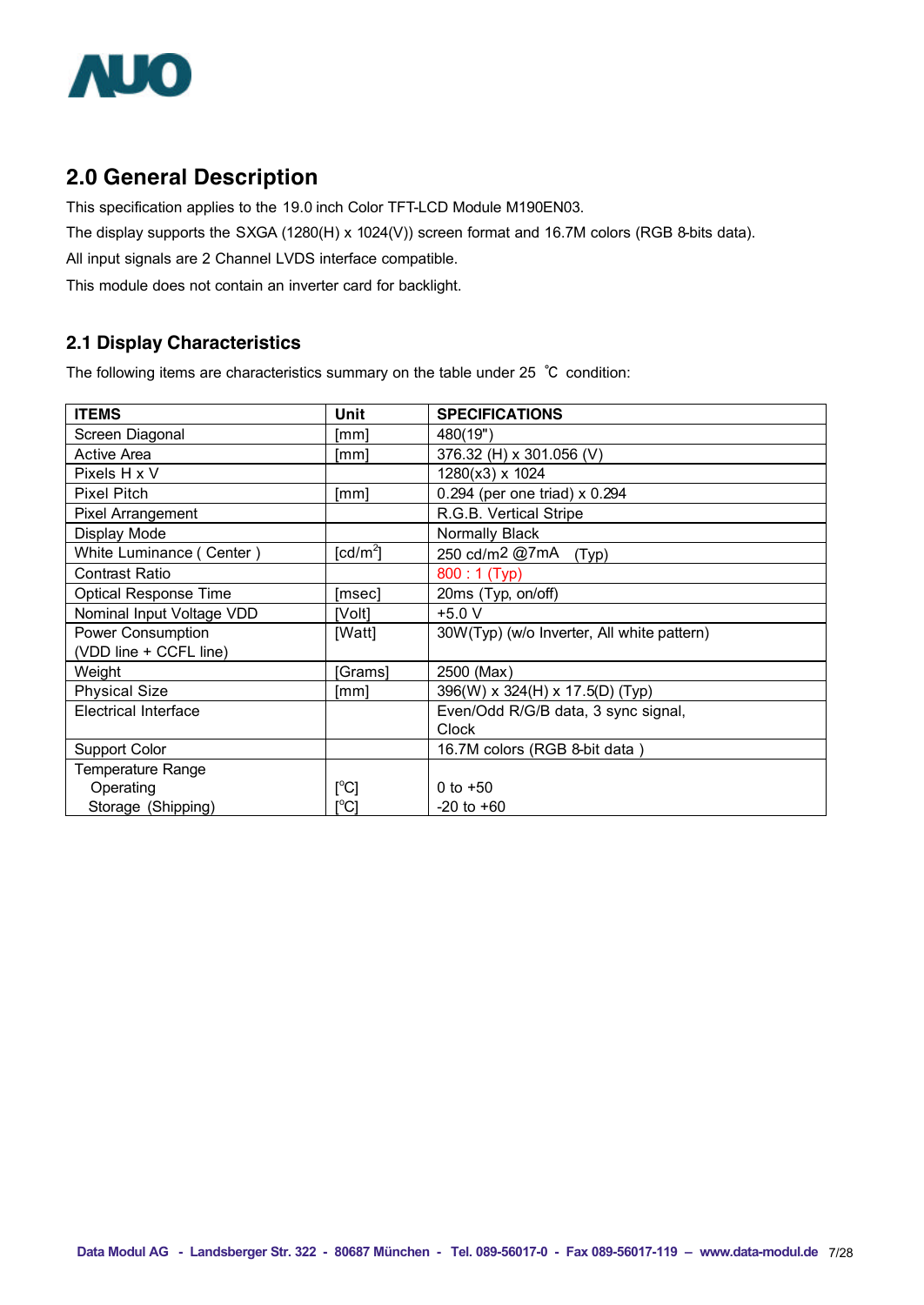

# **2.2 Optical Characteristics**

The optical characteristics are measured under stable conditions at 25℃:

| Item                                             | Unit                 | <b>Conditions</b>                            | Min.                     | Typ.     | Max.                     | <b>Note</b> |
|--------------------------------------------------|----------------------|----------------------------------------------|--------------------------|----------|--------------------------|-------------|
| <b>Viewing Angle</b>                             | [degree]<br>[degree] | Horizontal<br>(Right)<br>$CR = 10$<br>(Left) | 75<br>75                 | 85<br>85 | $\overline{\phantom{a}}$ |             |
|                                                  | [degree]<br>[degree] | Vertical<br>(Up)<br>$CR = 10$<br>(Down)      | 75<br>75                 | 85<br>85 |                          |             |
| <b>Contrast Ratio</b>                            |                      | <b>Normal Direction</b>                      | 500                      | 800      |                          |             |
| Response Time                                    | [msec]               | <b>Rising Time</b>                           | L,                       | 15       | 25                       | Note 1      |
|                                                  | [msec]               | <b>Falling Time</b>                          | $\overline{\phantom{a}}$ | 5        | 15                       | Note 1      |
|                                                  | [msec]               | Rising + Falling                             | L,                       | 20       | 40                       | Note 1      |
| Color / Chromaticity<br>Coordinates (CIE)        |                      | Red x                                        | 0.611                    | 0.641    | 0.671                    |             |
|                                                  |                      | Red y                                        | 0.323                    | 0.353    | 0.383                    |             |
|                                                  |                      | Green x                                      | 0.259                    | 0.289    | 0.319                    |             |
|                                                  |                      | Green y                                      | 0.596                    | 0.626    | 0.656                    |             |
|                                                  |                      | Blue x                                       | 0.112                    | 0.142    | 0.172                    |             |
|                                                  |                      | Blue y                                       | 0.048                    | 0.078    | 0.108                    |             |
| Color Coordinates (CIE) White                    |                      | White x                                      | 0.283                    | 0.313    | 0.343                    |             |
|                                                  |                      | White y                                      | 0.299                    | 0.329    | 0.359                    |             |
| White Luminance at CCFL 7.0mA<br>(central point) | [cd/m <sup>2</sup> ] |                                              | 200                      | 250      |                          |             |
| <b>Luminance Uniformity</b>                      | [%]                  |                                              | 70                       | 75       | $\overline{\phantom{a}}$ | Note 2      |
| Crosstalk (in75Hz)                               | [%]                  |                                              |                          |          | 1.5                      | Note 3      |
| Flicker                                          | <b>DB</b>            |                                              |                          |          | $-20$                    | Note 4      |

Equipment Pattern Generator, Power Supply, Digital Voltmeter, Luminance meter (PR 880, BM-5A,

BM 7 ,CS-1000, & EZContrast\* )

Aperture 1° with 100cm VD or 2° with 50cm viewing distance

Test Point Center (VESA point 9)

Environment < 1 lux



\*' EZ Contrast is different measurement tool with very close viewing distance.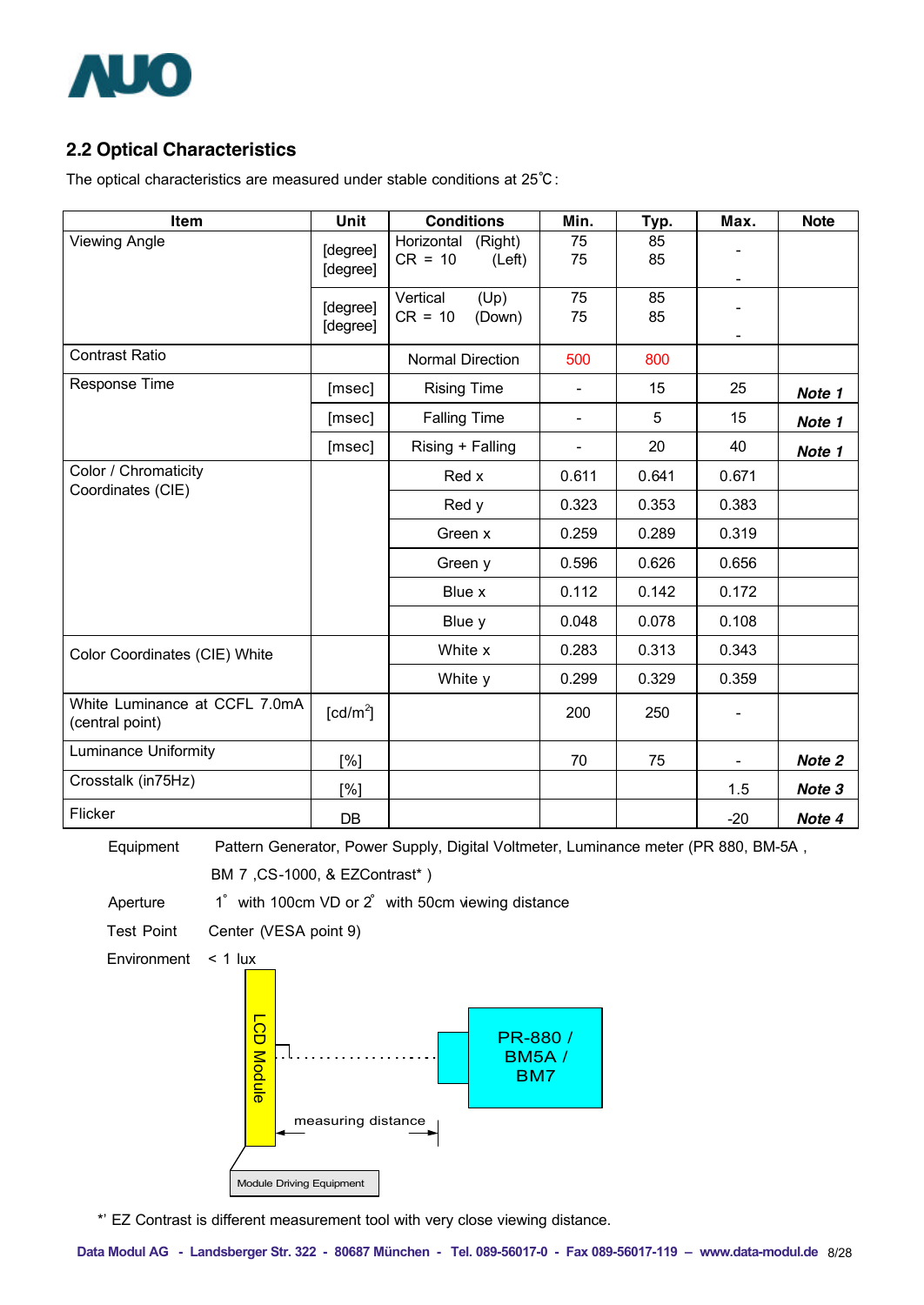

#### *Note 1:* **Definition of Response time**

The output signals of photodetector are measured when the input signals are changed from "Black" to "White" (rising time), and from " White" to "Black " (falling time), respectively. The response time is interval between the 10% and 90% of amplitudes.



#### *Note 2:* **Brightness uniformity of these 9 points is defined as below**

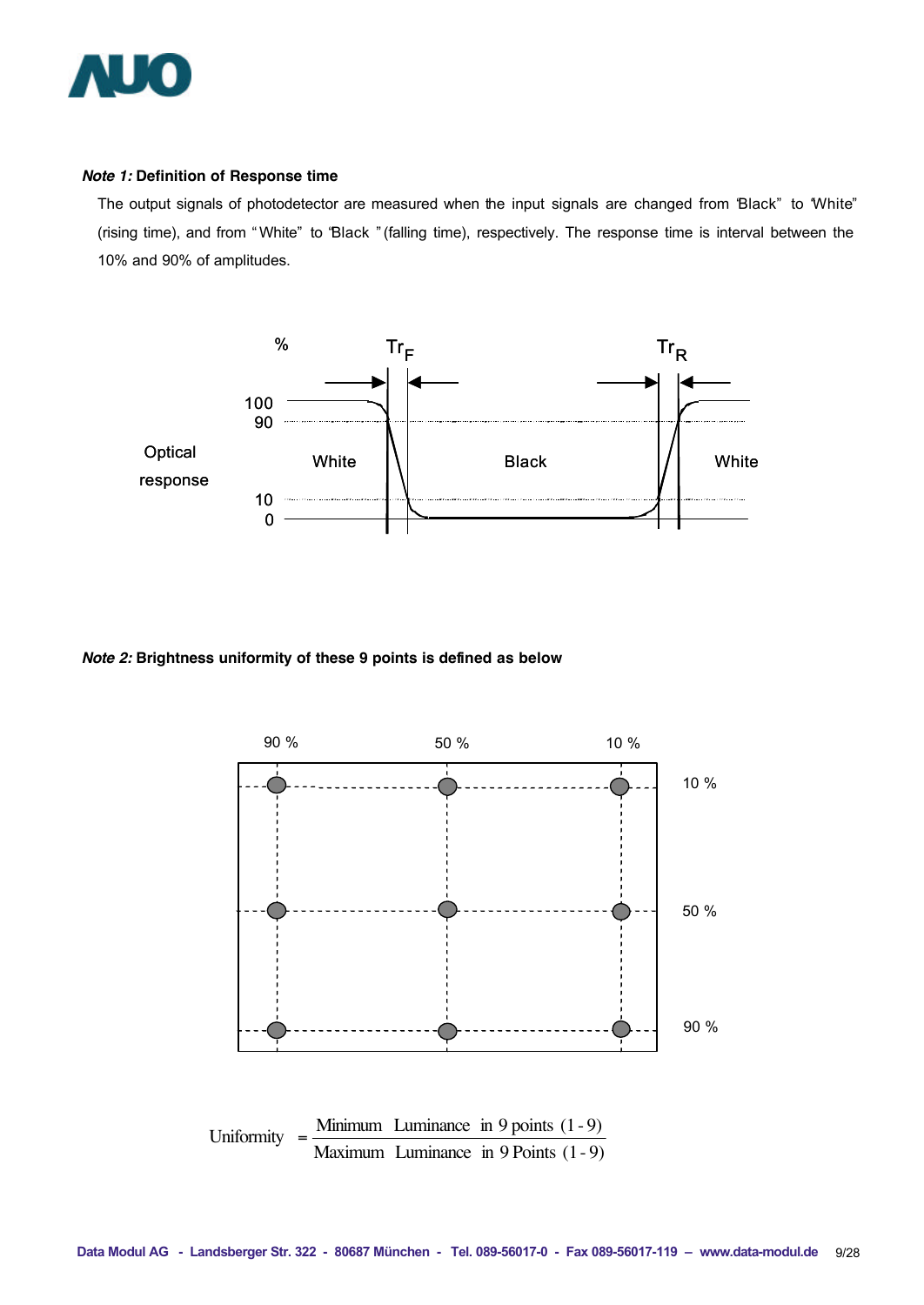

*Note 3:* Crosstalk is defined as below :



I L<sub>A</sub>-L<sub>A'</sub> I / L<sub>A</sub> x 100%= 1.5% max., L<sub>A</sub> and L<sub>B</sub> are brightness at location A and B  $l L_B-L_B$ '  $l / L_B$  x 100%= 1.5% max.,  $L_A$ ' and  $L_B$ ' are brightness at location A' and B'

*Note 4:* Test Paterm: Subchecker Pattern



Method: Record dBV & DC value with (WESTAR)TRD-100

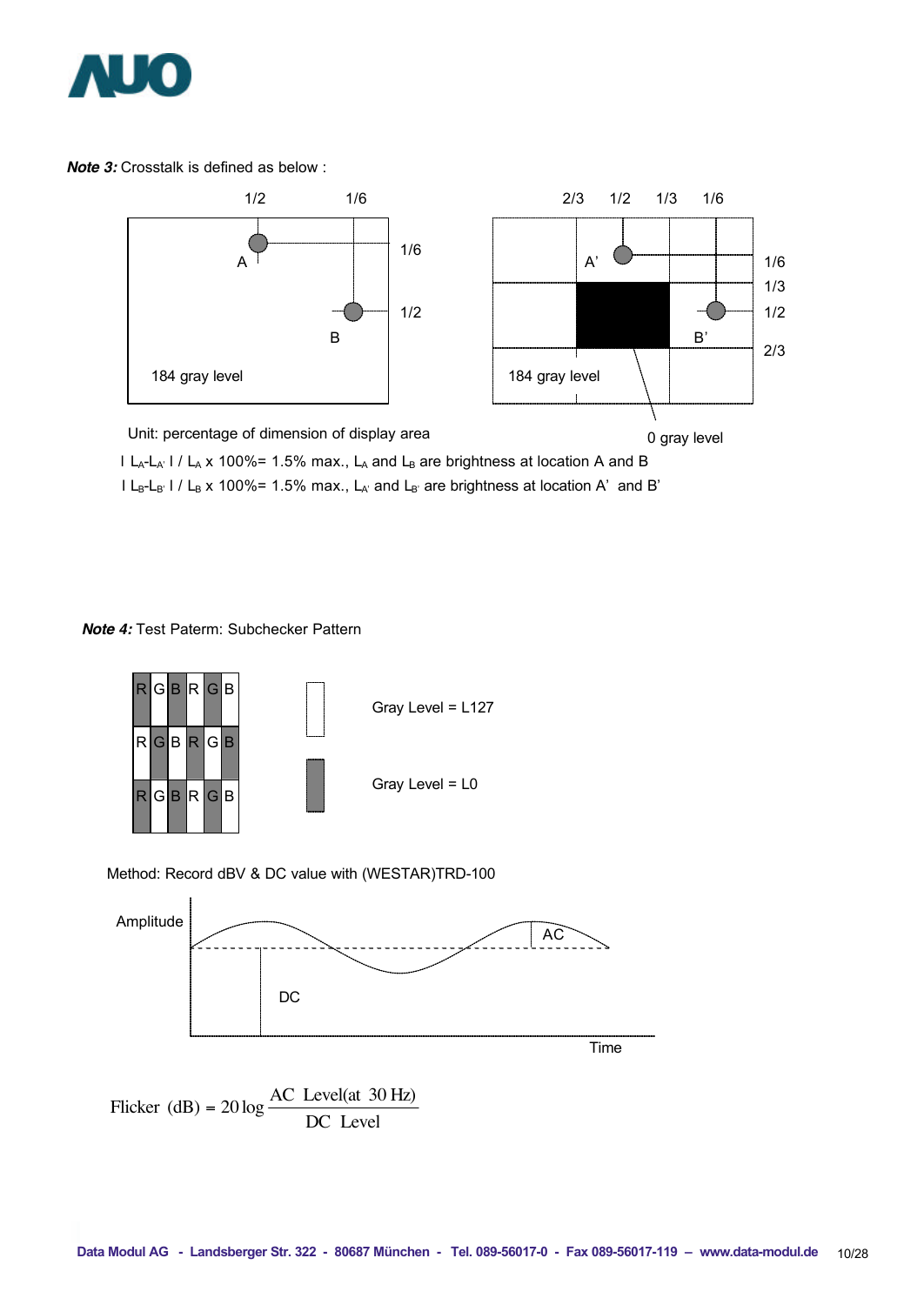

# **3.0 Functional Block Diagram**

The following diagram shows the functional block of the 19.0 inches Color TFT/LCD Module:



**JAE FI-XB30SL-HF10 JST BHSR-02VS-1**

**Mating Type:** Mating Type: **JAE FI-X30HL-T ( Locked Type ) SM02B-BHSS-1-TB JAE FI-X30S-H ( Unlocked Type )**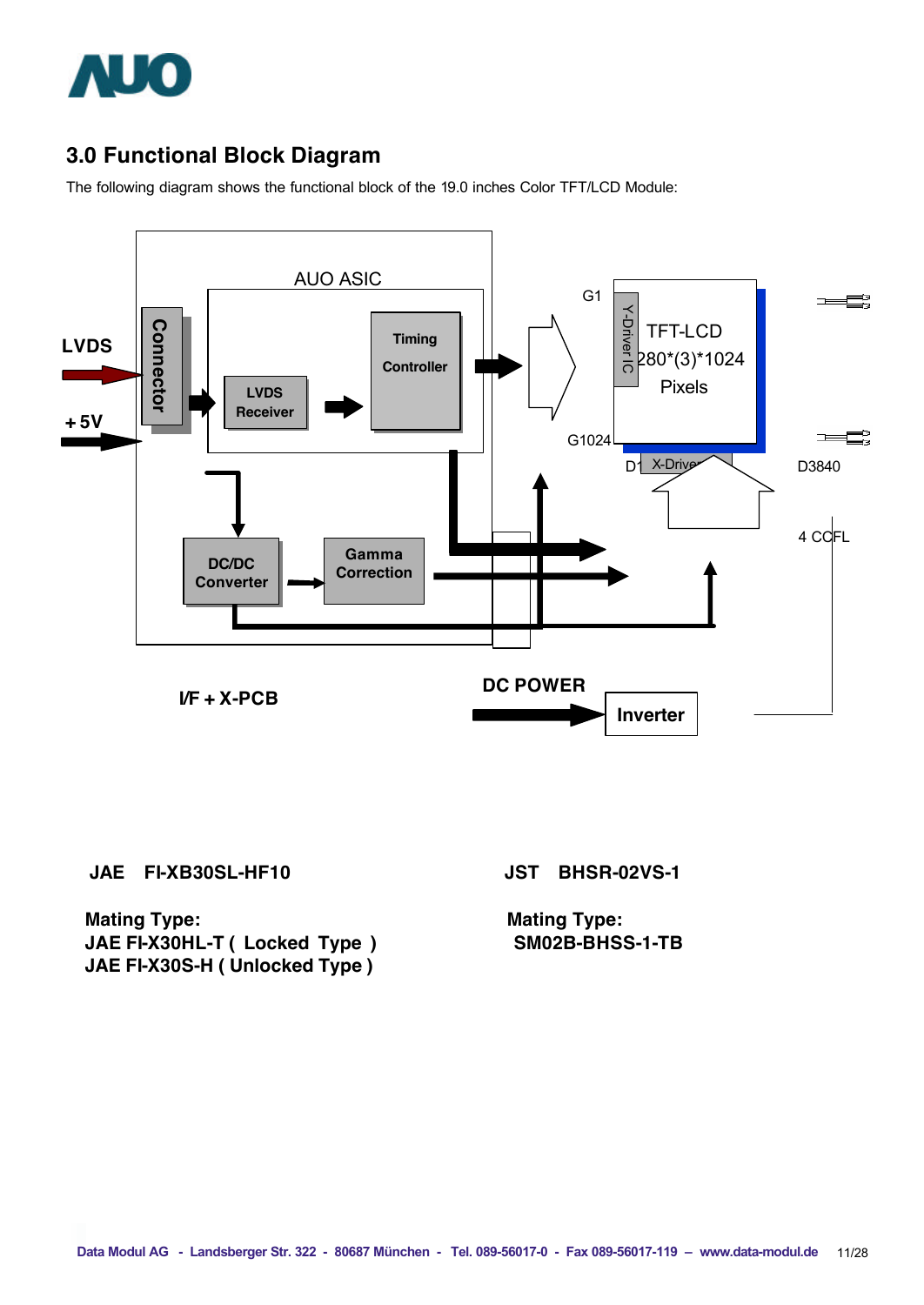

# **4.0 Absolute Maximum Ratings**

Absolute maximum ratings of the module is as following:

#### **4.1 TFT LCD Module**

| ltem                    | Svmbol | Min   | Max    | Unit   | <b>Conditions</b> |
|-------------------------|--------|-------|--------|--------|-------------------|
| Logic/LCD Drive Voltage | √lN    | -ט. ∪ | $+5.5$ | [Volt] | <b>Note 1,2</b>   |

#### **4.2 Backlight Unit**

| item            | Svmbol      | Min                      | Max         | Unit        | <b>Conditions</b> |
|-----------------|-------------|--------------------------|-------------|-------------|-------------------|
| CCFL<br>Current | ∼⊏<br>ו וטו | $\overline{\phantom{0}}$ | フ に<br>ن. ا | [mA]<br>rms | <b>Note 1,2</b>   |

#### **4.3 Absolute Ratings of Environment**

| ltem                      | Symbol     | Min   | Max   | Unit  | <b>Conditions</b> |
|---------------------------|------------|-------|-------|-------|-------------------|
| <b>Operating Humidity</b> | <b>HOP</b> |       | 95    | I%RH1 | Note 3            |
| Storage Temperature       | TST        | $-20$ | $+60$ | [°C]  | Note 3            |
| Storage Humidity          | <b>HST</b> |       | 95    | I%RH1 | Note 3            |

*Note 1:* With in Ta (25℃)

*Note 2:* Permanent damage to the device may occur if exceed maximum values

**Note 3:** For quality perfermance, please refer to AUO IIS(Incoming Inspection Standard).

#### **Relative Humidity %**

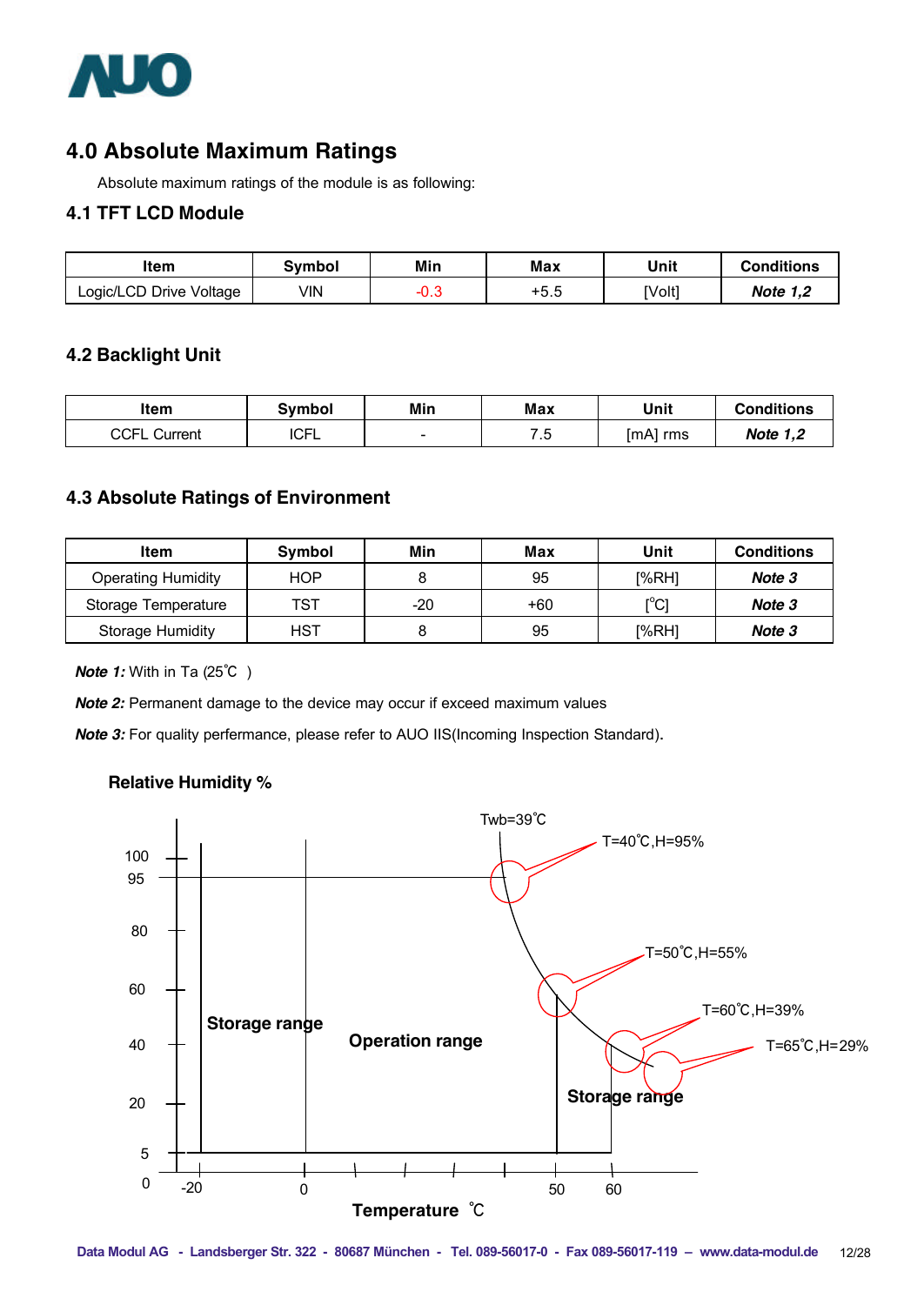

# **5.0 Electrical characteristics**

## **5.1 TFT LCD Module**

### **5.1.1 Power Specification**

Input power specifications are as follows;

| Symbol       | <b>Parameter</b>                            | Min                      | <b>Typ</b> | <b>Max</b> | <b>Units</b> | <b>Condition</b>                            |
|--------------|---------------------------------------------|--------------------------|------------|------------|--------------|---------------------------------------------|
| <b>VDD</b>   | Logic/LCD Drive<br>Voltage                  | 4.5                      | 5          | 5.5        | [Volt]       | $± 10\%$                                    |
| <b>IDD</b>   | <b>VDD</b> current                          | $\overline{\phantom{0}}$ | TBD        | <b>TBD</b> | [mA]         | Vin=5V, All White Pattern,<br>+30%, at 75Hz |
| Irush        | <b>LCD Inrush Current</b>                   |                          |            | 7          | [A]          | <b>Note</b>                                 |
| <b>PDD</b>   | <b>VDD Power</b>                            | $\overline{\phantom{a}}$ |            | 8          | [Watt]       | Vin=5V, All White Pattern,<br>+30%, at 75Hz |
| <b>VDDrp</b> | Allowable Logic/LCD<br>Drive Ripple Voltage |                          |            | 100        | [mV]<br>p-p  |                                             |
| <b>VDDns</b> | Allowable Logic/LCD<br>Drive Ripple Voltage |                          |            | 100        | [mV]<br>p-p  |                                             |

*Note:* Measurement conditions:

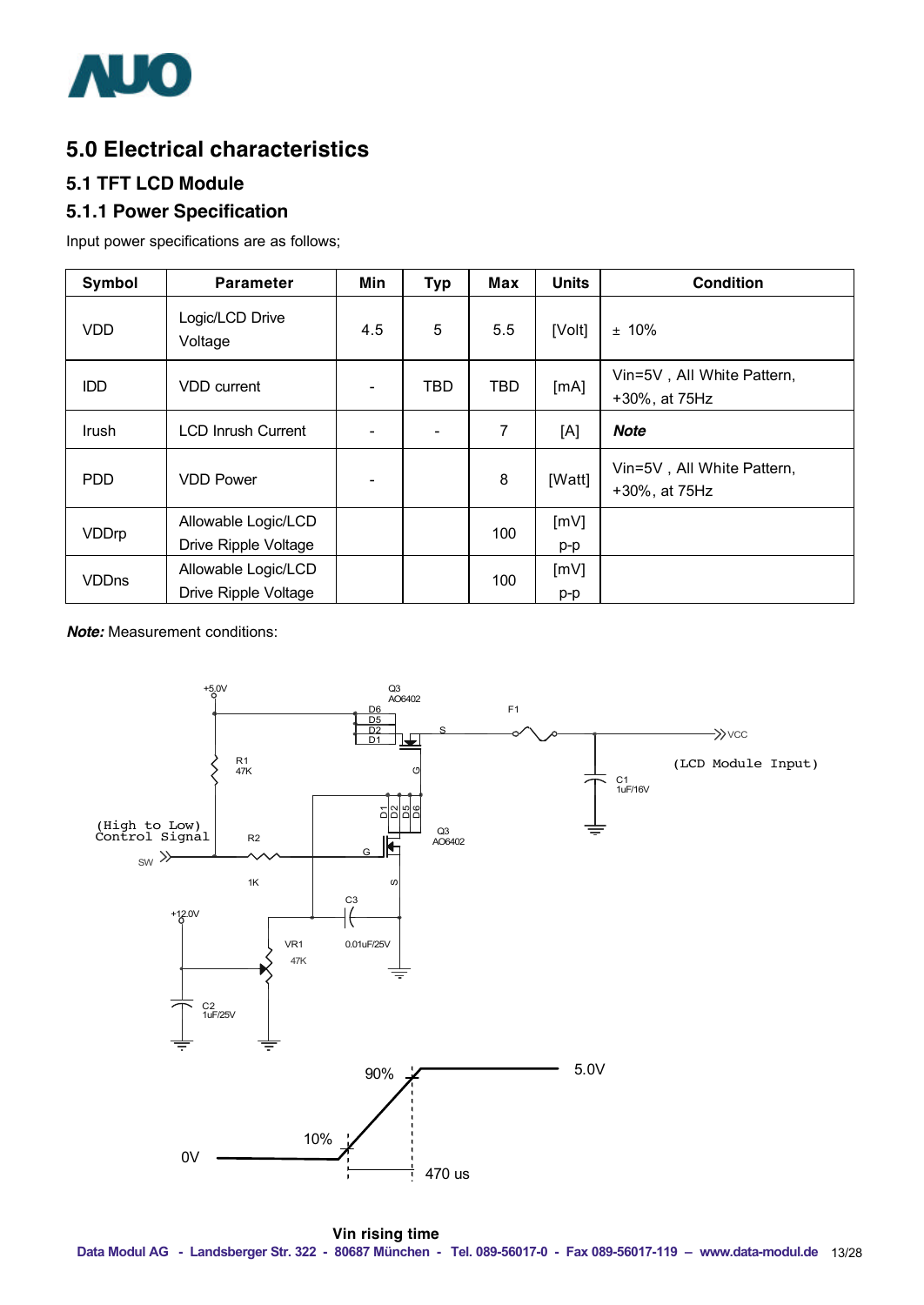

## **5.1.2 Signal Electrical Characteristics**

Input signals shall be low or Hi-Z state when Vin is off It is recommended to refer the specifications of SN75LVDS82DGG (Texas Instruments) in detail.

Each signal characteristics are as follows;

| Symbol      | <b>Parameter</b>                          | Min                          | Typ    | Max     | Units | <b>Condition</b>                    |
|-------------|-------------------------------------------|------------------------------|--------|---------|-------|-------------------------------------|
| VTH         | Differential Input High<br>Threshold      | $\qquad \qquad \blacksquare$ |        | $+100$  | [mV]  | $VICM = 1.2V$<br><b>Note</b>        |
| VTL         | Differential Input Low<br>Threshold       | $-100$                       |        |         | [mV]  | $VICM = 1.2V$<br><b>Note</b>        |
| VID!        | Input Differential Voltage                | 100                          | 400    | 600     | [mV]  | Note                                |
| <b>VICM</b> | Differential Input Common<br>Mode Voltage | $+1.0$                       | $+1.2$ | $+1.35$ | [V]   | $VTHNTL = \pm 00$ mV<br><b>Note</b> |

*Note:* LVDS Signal Waveform

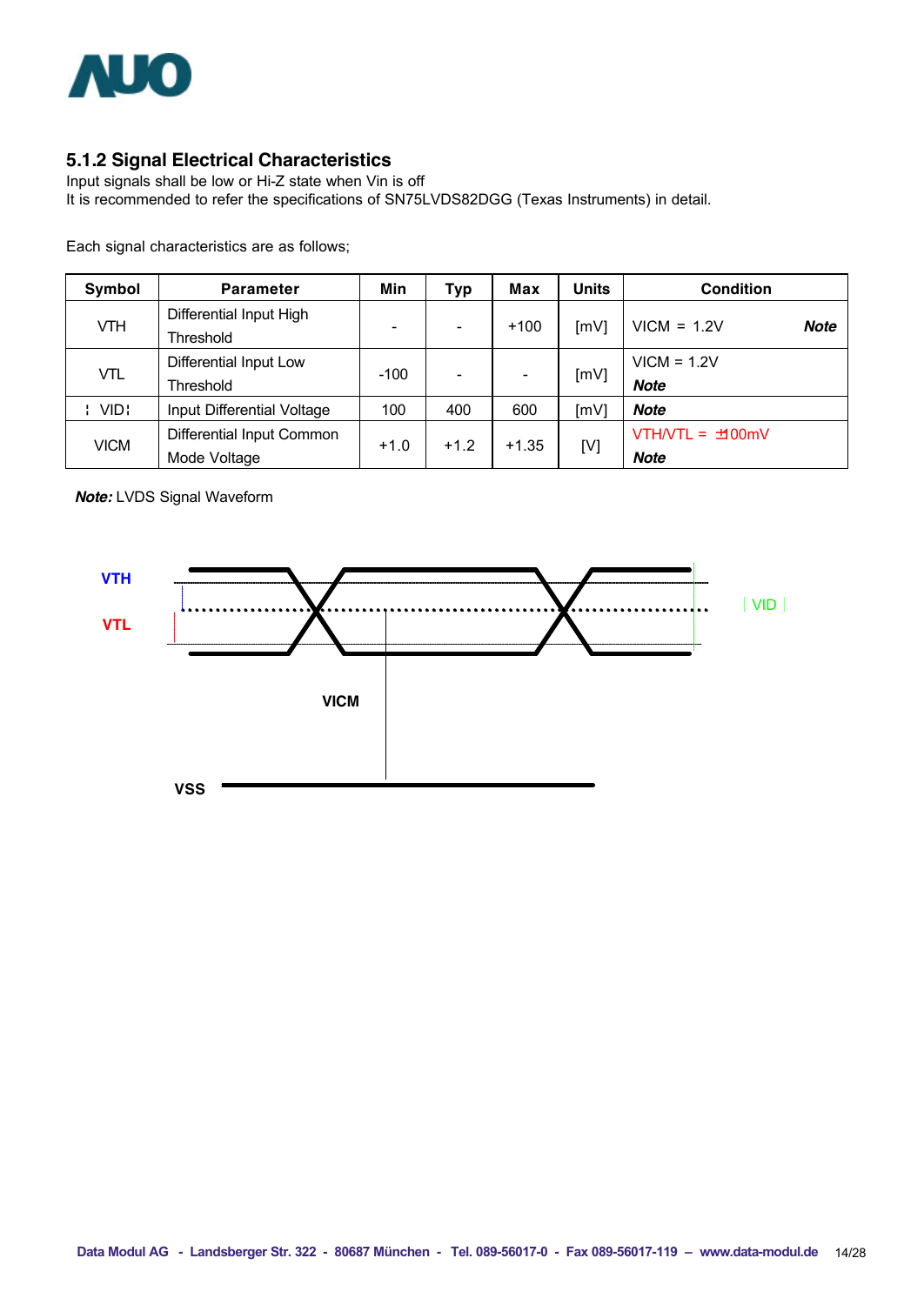

#### **5.2 Backlight Unit**

Parameter guideline for CCFL Inverter

| Symbol                         | <b>Parameter</b>                                                 | Min.   | Typ.        | Max. | Unit          | <b>Condition</b>                   |
|--------------------------------|------------------------------------------------------------------|--------|-------------|------|---------------|------------------------------------|
| <b>ISCFL</b>                   | CCFL standard current                                            | 6.5    | 7.0         | 7.5  | [mA]<br>rms   | $(Ta=25^{\circ}C)$ Note 1          |
| <b>IRCFL</b>                   | CCFL operation range                                             | 3.0    | 7.0         | 7.5  | [mA]<br>rms   | $(Ta=25^{\circ}C)$                 |
| <b>FCFL</b>                    | <b>CCFL Frequency</b>                                            | 40     | 50          | 60   | [KHz]         | $(Ta=25^{\circ}C)$ Note 2          |
| <b>VICFL</b><br>$(0^{\circ}C)$ | <b>CCFL Ignition Voltage</b><br>(End of the lamp wire connector) | 1810   |             |      | [Volt]<br>rms | $(Ta=0^{\circ}C)$<br>Note 3        |
| <b>ViCF</b><br>$(25^{\circ}C)$ | <b>CCFL Ignition Voltage</b><br>(End of the lamp wire connector) | 1540   |             |      | [Volt]<br>rms | $(Ta=25^{\circ}C)$ Note 3          |
| <b>VCFL</b>                    | <b>CCFL Operation Voltage</b>                                    |        | 750<br>@7mA | 800  | [Volt]<br>rms | (Ta=25 $^{\circ}$ C) Note 4        |
| <b>PCFL</b>                    | CCFL Power consumption (for<br>reference)                        |        | 21          | 23.1 | [Watt]        | (Ta=25 $^{\circ}$ C) Note 5        |
| <b>LTCFL</b>                   | <b>CCFL life Time</b>                                            | 40,000 | 50,000      |      | [Hour]        | (Ta=25 $^{\circ}$ C) <b>Note 6</b> |

*Note 1:* CCFL standard current is measured at 25±2°C..

*Note 2:* CCFL Frequency should be carefully determined to avoid interference between inverter and TFT LCD

- *Note 3:* ViCFL means Ignition Voltage for both ends of the lamp, and CCFL inverter should be able to give out a power that has a generating capacity of over 1810 voltage. Lamp units need 1810 voltage minimum for ignition
- *Note 4:* CCFL operation voltage is measured at 25±2°C.
- *Note 5:* The variance of CCFL power consumption is  $\pm$  10%. Calculator value for reference (ICFL×VCFL×4=PCFL).
- *Note 6:* Definition of life: brightness becomes 50% or less than the minimum luminance value of CCFL..The typical life time of CCFL is on the condition at 7.0mA lamp current.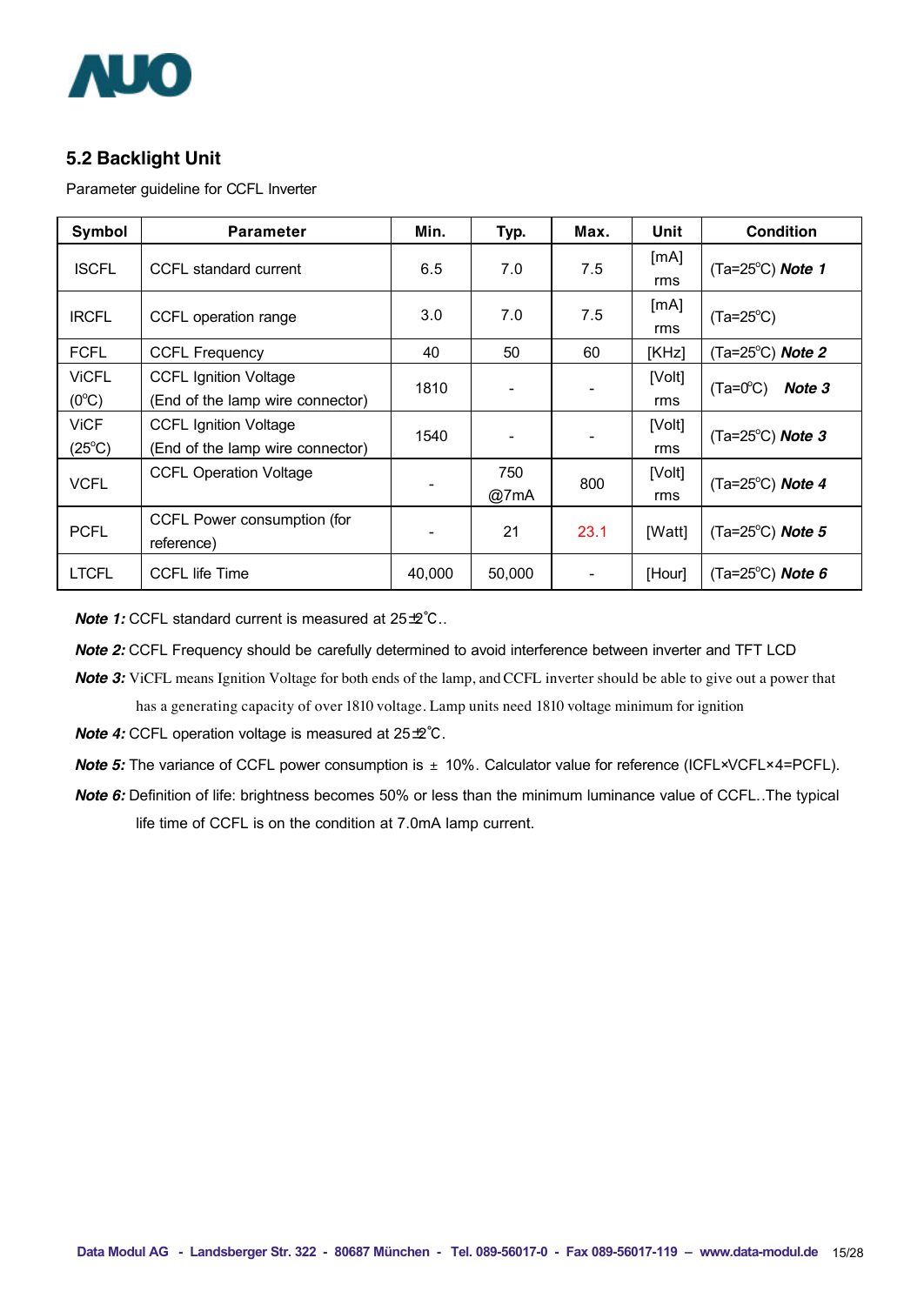

# **6.0 Signal Characteristic**

#### **6.1 Pixel Format Image**

Following figure shows the relationship of the input signals and LCD pixel format.



#### **6.2 The input data format**



**Note 1:** R/G/B data 7:MSB, R/G/B data 0:LSB O = " First Pixel Data"

E = " Second Pixel Data"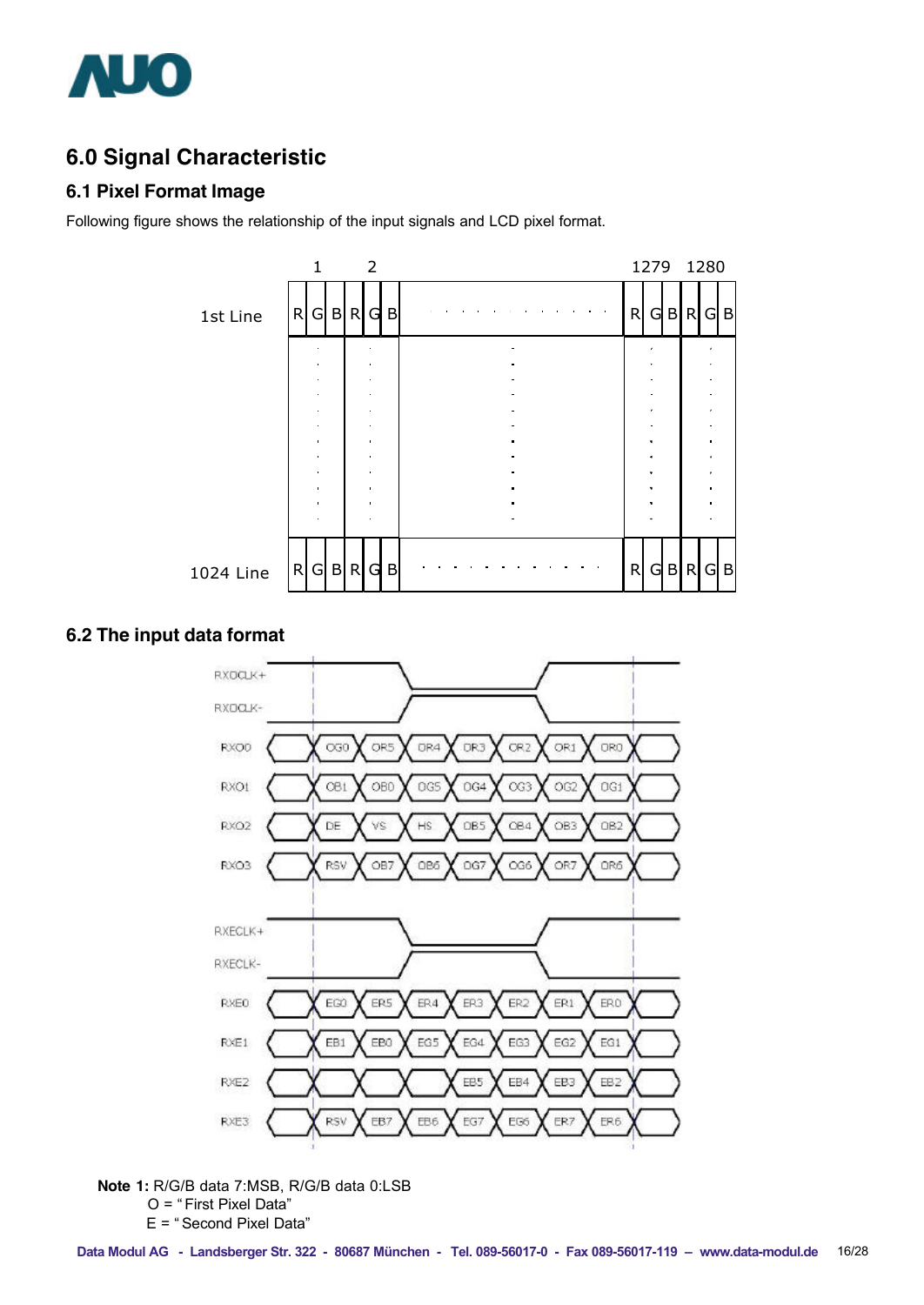

## **6.3 Signal Description**

The module using one LVDS receiver SN75LVDS82(Texas Instruments) or compatible. LVDS is a differential signal technology for LCD interface and high speed data transfer device. Transmitter shall be SN75LVDS83(negative edge sampling) or compatible**.** The first LVDS port(RxOxxx) transmits odd pixels while the second LVDS port(RxExxx) transmits even pixels.

| PIN#            | <b>SIGNAL NAME</b> | <b>DESCRIPTION</b>                                                       |
|-----------------|--------------------|--------------------------------------------------------------------------|
| $\overline{1}$  | RxO0-              | Negative LVDS differential data input (Odd data)                         |
| $\overline{2}$  | RxO0+              | Positive LVDS differential data input (Odd data)                         |
| 3               | <b>RxO1-</b>       | Negative LVDS differential data input (Odd data)                         |
| $\overline{4}$  | <u>RxO1+</u>       | Positive LVDS differential data input (Odd data)                         |
| $5\overline{)}$ | <b>RxO2-</b>       | Negative LVDS differential data input (Odd data, H-Sync, V-Sync, DSPTMG) |
| 6               | RxO2+              | Positive LVDS differential data input (Odd data, H-Sync, V-Sync, DSPTMG) |
| 7               | <b>GND</b>         | <b>Power Ground</b>                                                      |
| $8\phantom{1}$  | RxOC-              | Negative LVDS differential clock input (Odd clock)                       |
| 9               | RxOC+              | Positive LVDS differential clock input (Odd clock)                       |
| 10              | <b>RxO3-</b>       | Negative LVDS differential data input (Odd data)                         |
| $11$            | <b>RxO3+</b>       | Positive LVDS differential data input (Odd data)                         |
| 12              | RxE0-              | Negative LVDS differential data input (Even clock)                       |
| 13              | $RxE0+$            | Positive LVDS differential data input (Even data)                        |
| 14              | GND                | <b>Power Ground</b>                                                      |
| 15              | <b>RxE1-</b>       | Positive LVDS differential data input (Even data)                        |
| 16              | $RxE1+$            | Negative LVDS differential data input (Even data)                        |
| 17              | <b>GND</b>         | <b>Power Ground</b>                                                      |
| 18              | RxE <sub>2</sub> - | Negative LVDS differential data input (Even data)                        |
| 19              | $RxE2+$            | Positive LVDS differential data input (Even data)                        |
| 20              | RxEC-              | Negative LVDS differential clock input (Even clock)                      |
| 21              | RxEC+              | Positive LVDS differential clock input (Even clock)                      |
| 22              | <b>RxE3-</b>       | Negative LVDS differential data input (Even data)                        |
| 23              | $RxE3+$            | Positive LVDS differential data input (Even data)                        |
| <u>24</u>       | <b>GND</b>         | <b>Power Ground</b>                                                      |
| 25              | <b>NC</b>          |                                                                          |
| 26              | <b>NC</b>          |                                                                          |
| 27              | <b>NC</b>          |                                                                          |
| 28              | <b>POWER</b>       | Power                                                                    |
| 29              | <b>POWER</b>       | Power                                                                    |
| 30              | <b>POWER</b>       | Power                                                                    |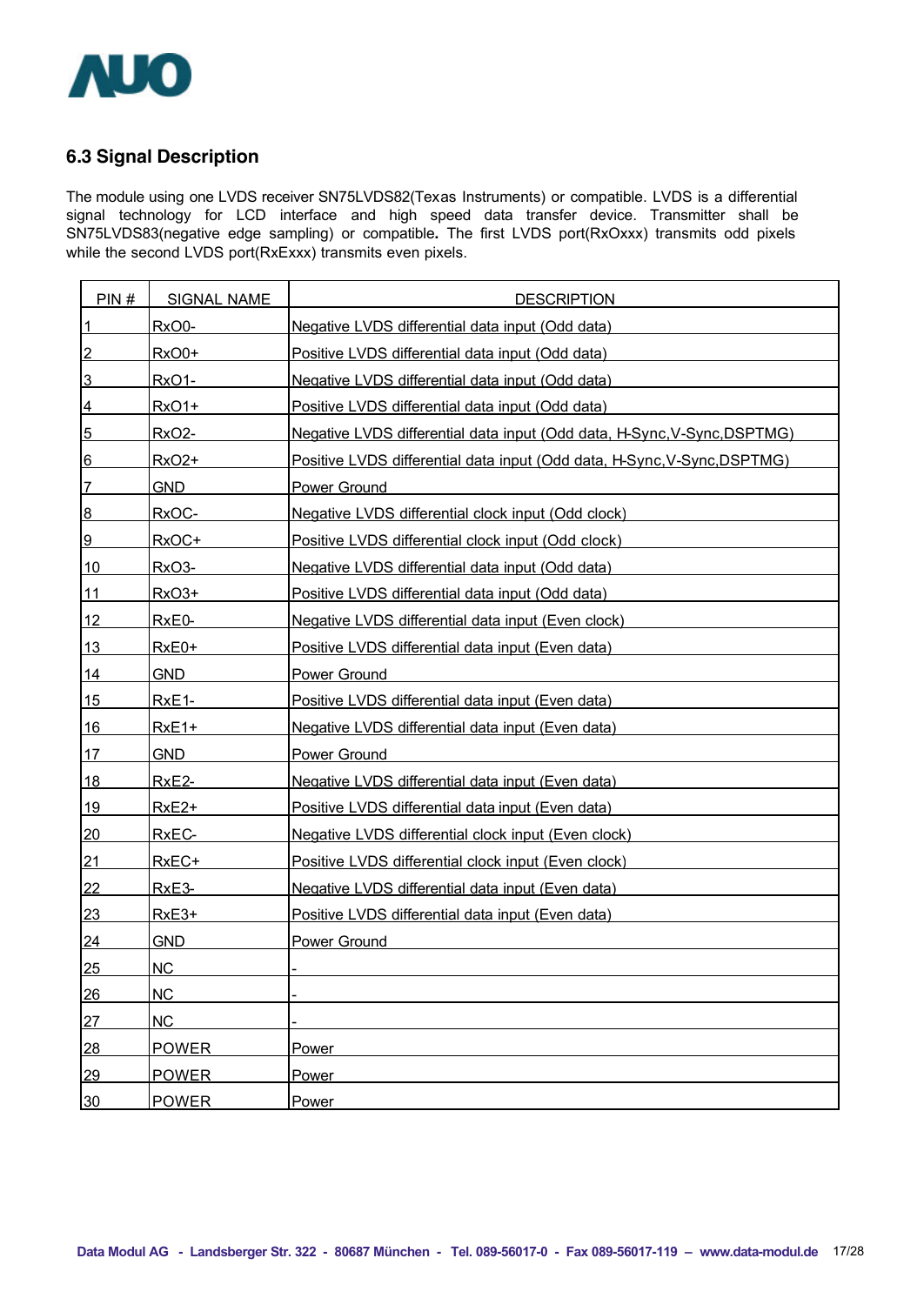

**Note1:** Start from left side



**Note2:** Input signals of odd and even clock shall be the same timing.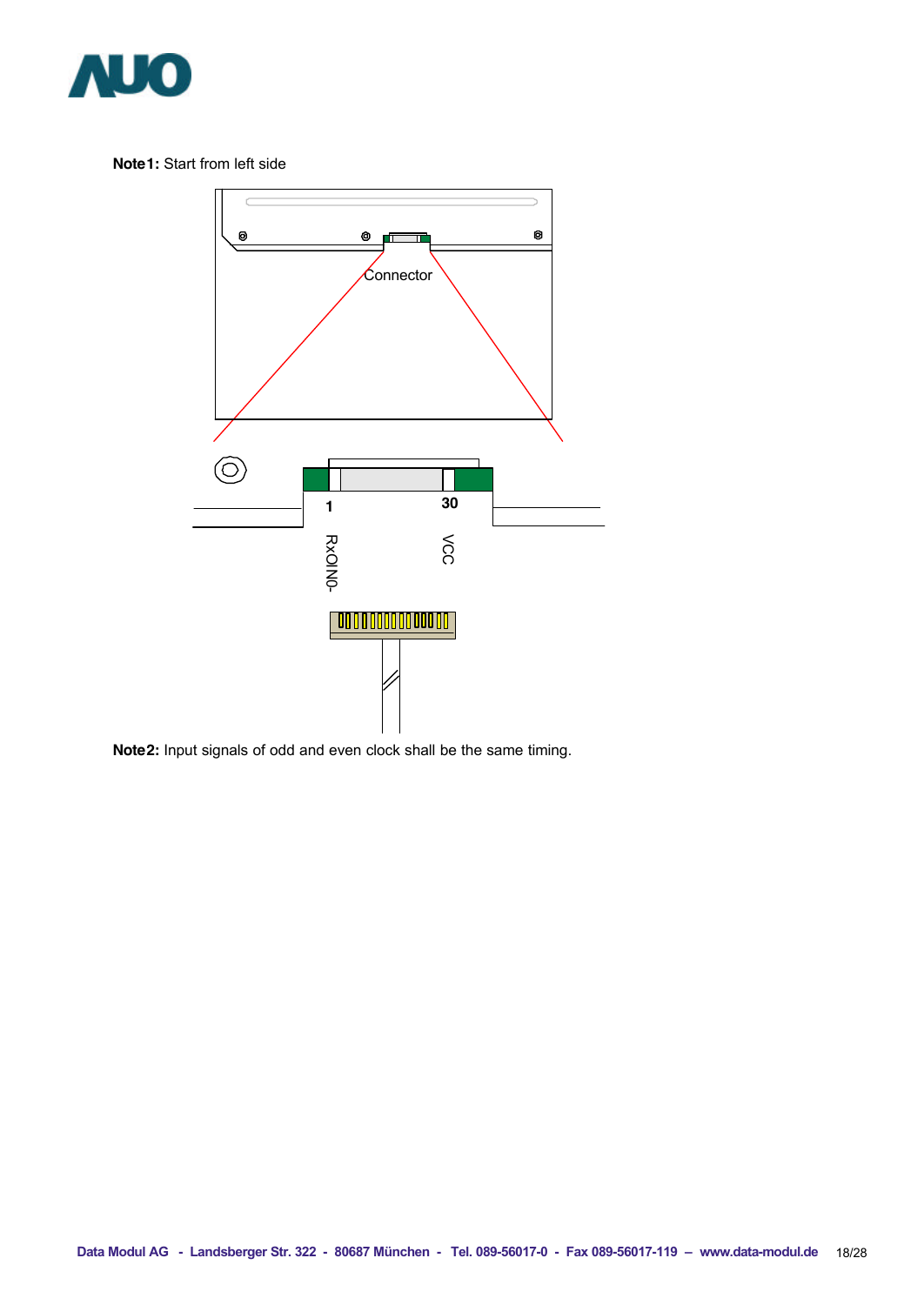

## **6.4.1 Timing Characteristics**

Basically, interface timings described here is not actual input timing of LCD module but output timing of SN75LVDS82DGG (Texas Instruments) or equivalent. **Note:** Typical value refer to VESA STANDARD

| <b>Signal</b> | <b>Item</b>    | Symbol     | <b>MIN</b> | <b>TYP</b> | <b>MAX</b> | Unit       |
|---------------|----------------|------------|------------|------------|------------|------------|
| <b>DTCLK</b>  | Freq.          | Fdck       | 50         | 67.5       | 70         | <b>MHz</b> |
| <b>DTCLK</b>  | Cycle          | Tck        | 14.2       | 14.8       | 20         | ns         |
| $+V-Sync$     | Frame Rate     | 1/Tv       | 56.25      | 75         | 77         | Hz         |
| $+V-Sync$     | Cycle          | Tv         | 13         | 13.33      | 17.78      | ms         |
| $+V-Sync$     | Cycle          | Tv         | 1035       | 1066       | 2047       | lines      |
| $+V-Sync$     | Active level   | Tva        | 3          | 3          |            | lines      |
| $+V-Sync$     | V-back porch   | Tvb        | 7          | 38         | 63         | lines      |
| $+V-S$ ync    | V-front porch  | Tvf        | 1          |            |            | lines      |
| +DSPTMG       | V-Line         | m          |            | 1024       |            | lines      |
| +H-Sync       | Scan rate      | 1/Th       |            | 80.06      |            | <b>KHz</b> |
| +H-Sync       | Cycle          | Th         | 800        | 844        | 1023       | Tck        |
| +H-Sync       | Active level   | Tha $(*1)$ | 4          | 56         |            | Tck        |
| +H-Sync       | Back porch     | Thb $(*1)$ | 4          | 124        |            | Tck        |
| +H-Sync       | Front porch    | Thf        | 4          | 24         |            | Tck        |
| +DSPTMG       | Display Pixels | n          |            | 640        |            | <b>Tck</b> |

# **6.4.2 Timing diagram**

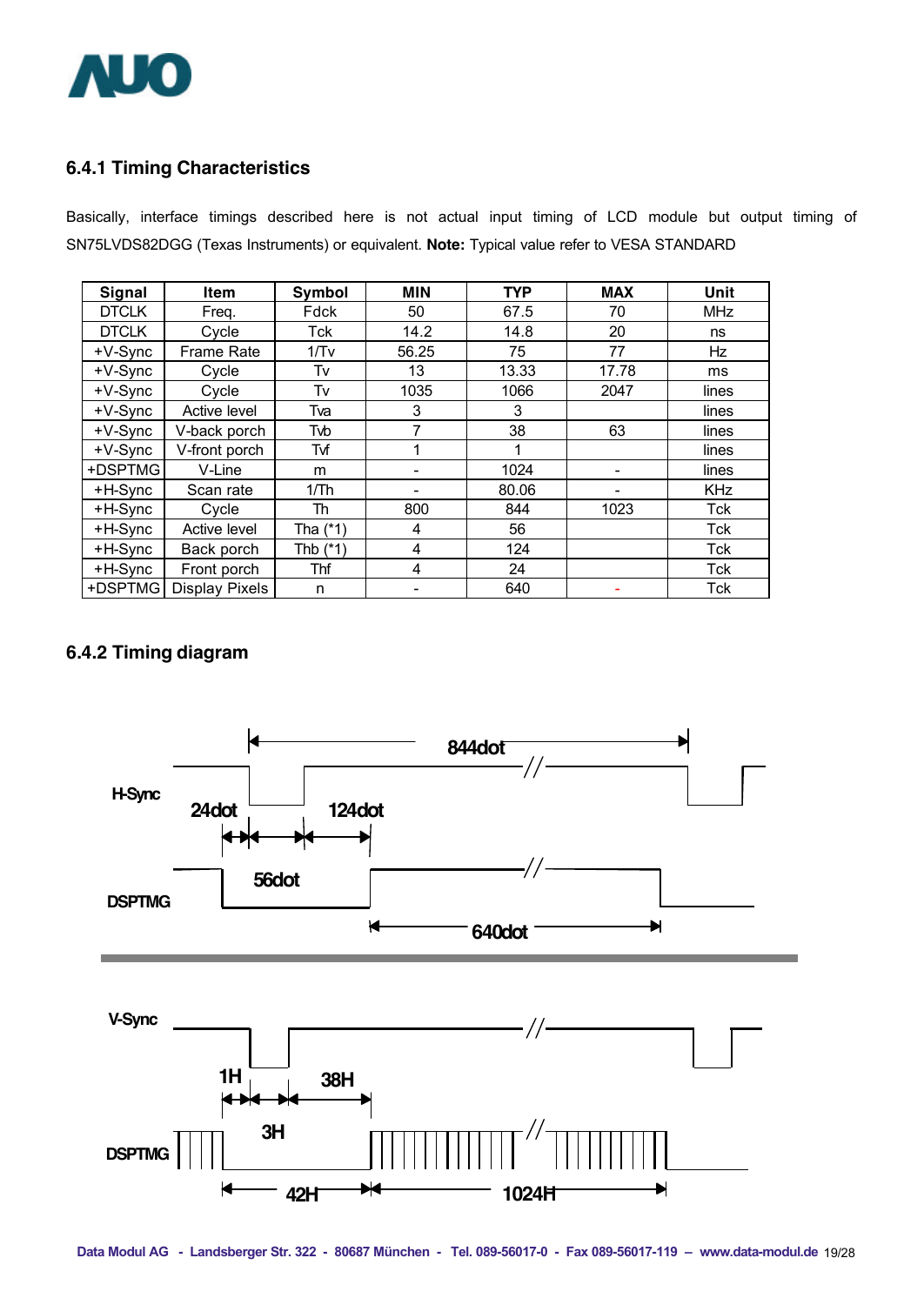

## **6.5 Power ON/OFF Sequence**

Vin power and lamp on/off sequence is as follows. Interface signals are also shown in the chart. Signals from any system shall be Hi-Z state or low level when Vin is off.



| Symbol         | <b>Values</b> |            |            | Unit |
|----------------|---------------|------------|------------|------|
|                | Min           | <b>Typ</b> | <b>Max</b> |      |
| T1             | 0             |            | 10         | [ms] |
| T <sub>2</sub> | 0.5           | 40         | 50         | [ms] |
| T <sub>3</sub> | 300           |            |            | [ms] |
| T4             | 300           |            | -          | [ms] |
| T5             | 0.5           | 16         | 50         | [ms] |
| T6             | 0.5           | -          | 10         | [ms] |
| Τ7             | 1000          |            |            | [ms] |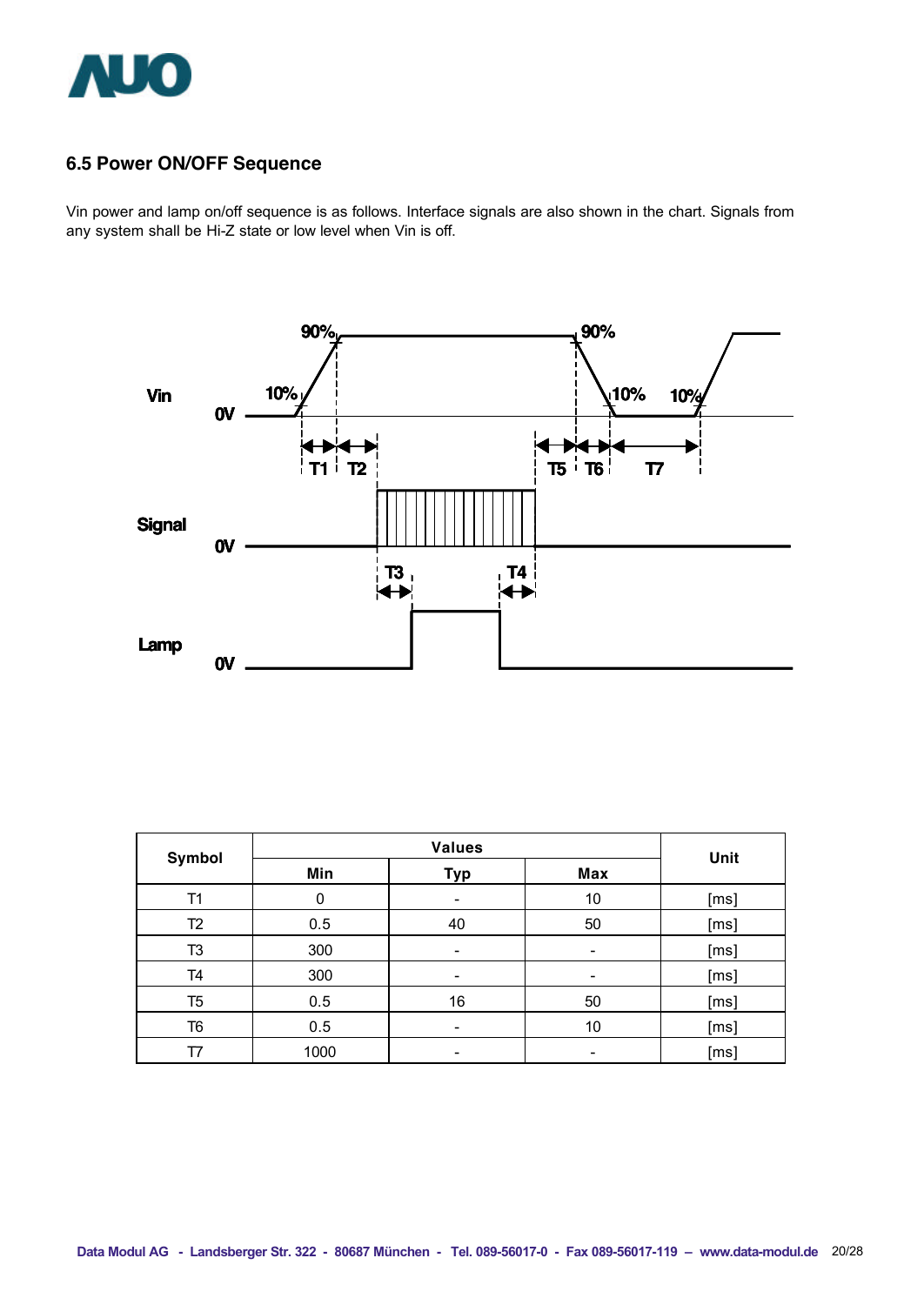

## **7.0 Connector & Pin Assignment**

Physical interface is described as for the connector on module. These connectors are capable of accommodating the following signals and will be following components.

### **7.1 TFT LCD Module**

| <b>Connector Name / Designation</b> | Interface Connector / Interface card                  |  |
|-------------------------------------|-------------------------------------------------------|--|
| <b>Manufacturer</b>                 | JAE or compatible                                     |  |
| <b>Type Part Number</b>             | FI-XB30SL-HF10                                        |  |
| <b>Mating Housing Part Number</b>   | FI-X30HL-T (Locked Type)<br>FI-X30S-H (Unlocked Type) |  |

| Pin#             | <b>Signal Name</b> | Pin#           | <b>Signal Name</b> |
|------------------|--------------------|----------------|--------------------|
| 1                | RxO0-              | $\overline{2}$ | RxO0+              |
| 3                | RxO1-              | 4              | RxO1+              |
| 5                | RxO <sub>2</sub> - | 6              | <b>RxO2+</b>       |
| $\overline{7}$   | <b>GND</b>         | 8              | RxOC-              |
| $\boldsymbol{9}$ | RxOC+              | 10             | RxO <sub>3</sub> - |
| 11               | RxO3+              | 12             | RxE0-              |
| 13               | RxE0+              | 14             | <b>GND</b>         |
| 15 <sub>15</sub> | RxE1-              | 16             | RxE1+              |
| 17               | <b>GND</b>         | 18             | RxE2-              |
| 19               | RxE <sub>2+</sub>  | 20             | RxEC-              |
| 21               | RxEC+              | 22             | RxE3-              |
| 23               | RxE3+              | 24             | <b>GND</b>         |
| 25               | NC                 | 26             | <b>NC</b>          |
| 27               | NC                 | 28             | Power              |
| 29               | Power              | 30             | Power              |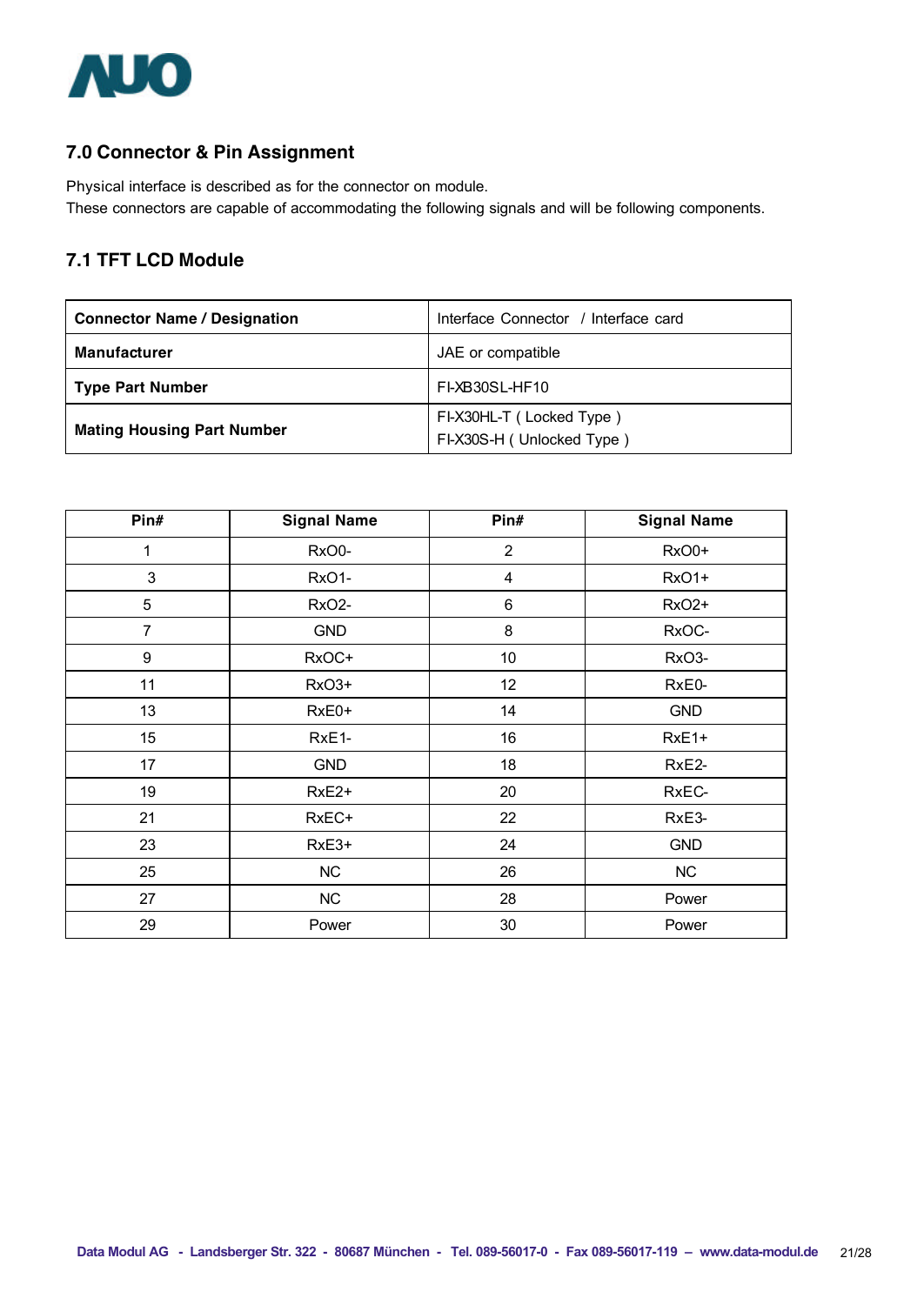

# **7.2 Backlight Unit**

| <b>Connector Name / Designation</b> | Lamp Connector / Backlight lamp |  |
|-------------------------------------|---------------------------------|--|
| <b>Manufacturer</b>                 | <b>JST</b>                      |  |
| <b>Type Part Number</b>             | <b>BHSR-02VS-1</b>              |  |
| <b>Mating Type Part Number</b>      | SM02B-BHSS-1-TB                 |  |

#### **7.3 Signal for Lamp connector**

|       | <b>Connector No.</b> | Pin No.        | Input             | <b>Color</b> | <b>Function</b>     |
|-------|----------------------|----------------|-------------------|--------------|---------------------|
|       |                      |                | Hot1              | Pink         | <b>High Voltage</b> |
|       | CN <sub>1</sub>      | 2              | Cold1             | White        | Low Voltage         |
| Upper |                      |                | Hot <sub>2</sub>  | Pink         | <b>High Voltage</b> |
|       | CN <sub>2</sub>      | $\overline{2}$ | Cold <sub>2</sub> | White        | Low Voltage         |
|       |                      |                | Hot1              | Pink         | <b>High Voltage</b> |
|       | CN <sub>3</sub>      | 2              | Cold1             | White        | Low Voltage         |
| Lower |                      |                | Hot <sub>2</sub>  | Pink         | <b>High Voltage</b> |
|       | CN <sub>4</sub>      | $\overline{2}$ | Cold <sub>2</sub> | White        | Low Voltage         |

# **8.0 Vibration, Shock, and Drop**

#### **8.1 Vibration & Shock**

#### **Vibration Test Spec:**

- **e** Frequency: 10 200Hz
- Sweep: 30 Minutes each Axis (X, Y, Z)
- l Acceleration: 1.5G(10~200Hz P- P)
- Test method:

| <b>Acceleration (G)</b> | 1.5             |  |
|-------------------------|-----------------|--|
| Frequency (Hz)          | $10 - 200 - 10$ |  |
| Active time (min)       |                 |  |

**Shock Test Spec:**

| Acceleration (G) -a | 50              |
|---------------------|-----------------|
| Active time -b      | $20 \text{ ms}$ |
| <b>Wave form</b>    | Half-sin        |
| Times               |                 |

 $\bullet$  Direction:  $\pm X$ ,  $\pm Y$ ,  $\pm Z$ 

#### **8.2 Drop test**

Package test: The drop height is 60cm.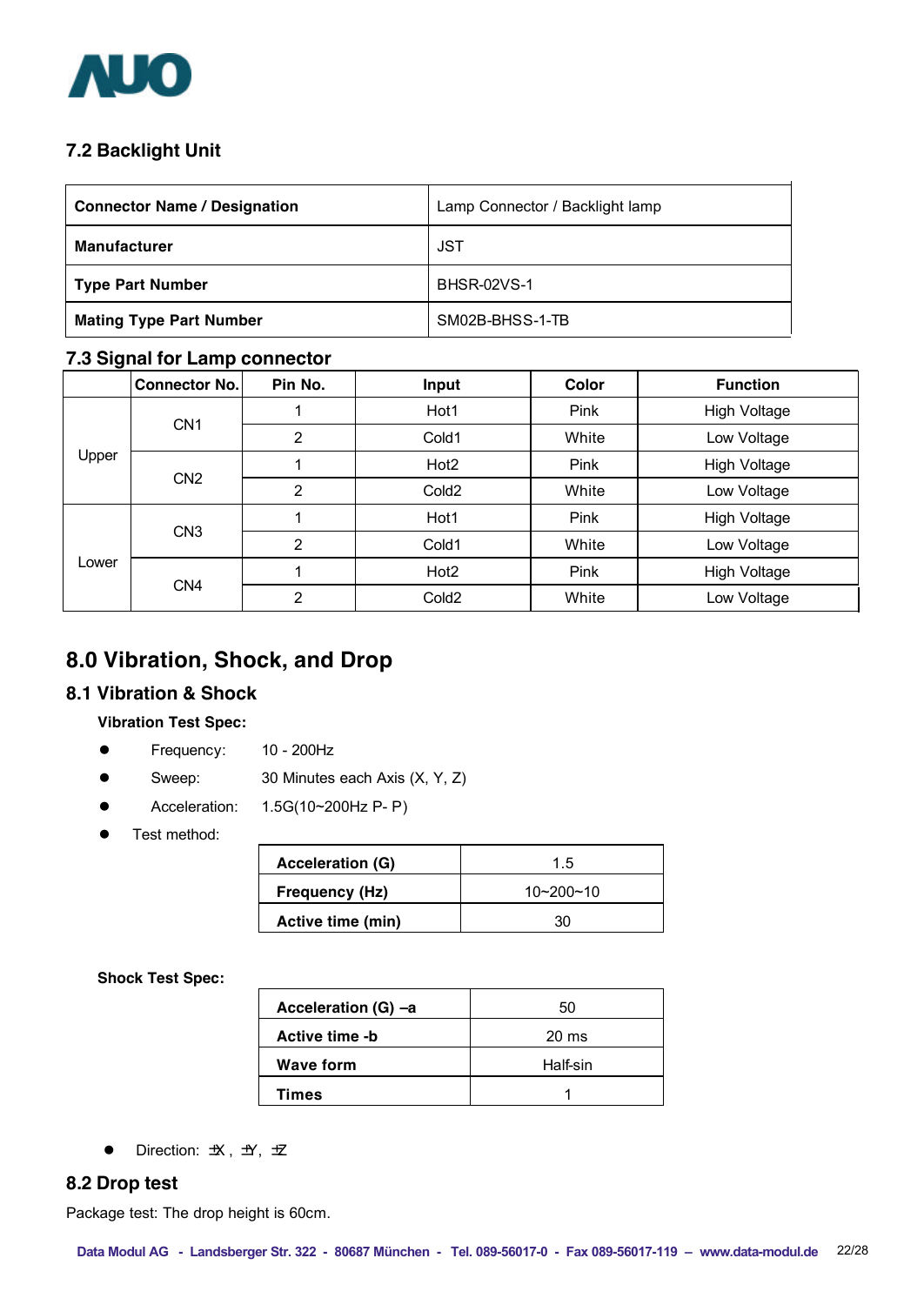

# **9.0 Environment**

The display module will meet the provision of this specification during operating condition or after storage or shipment condition specified below. Operation at 10% beyond the specified range will not cause physical damage to the unit.

#### **9.1 Temperature and Humidity**

#### **9.1.1 Operating Conditions**

The display module operates error free, when operated under the following conditions; Temperature C to 50  $^{\circ}$ C Relative Humidity 8% to 95% Wet Bulb Temperature 39.0 $\degree$ C

#### **9.1.2 Shipping Conditions**

The display module operates error free, after the following conditions;

| Temperature          | -20 $^{\circ}$ C to 60 $^{\circ}$ C |  |
|----------------------|-------------------------------------|--|
| Relative Humidity    | 8% to 95%                           |  |
| Wet Bulb Temperature | 39.0 $\mathrm{^0C}$                 |  |

#### **9.2 Atmospheric Pressure**

The display assembly is capable of being operated without affecting its operations over the pressure range as following specified;

|                  | <b>Pressure</b> | <b>Note</b>           |
|------------------|-----------------|-----------------------|
| Maximum Pressure | 1040hPa         | $0m =$ sea level      |
| Minimum Pressure | 674hPa          | $3048m = 10.000$ feet |

Note : Non-operation attitude limit of this display module = 30,000 feet. = 9145 m.

#### **9.3 Thermal Shock**

The display module will not sustain damage after being subjected to 100 cycles of rapid temperature change. A cycle of rapid temperature change consists of varying the temperature from -20 $\mathrm{^0C}$  to 60 $\mathrm{^0C}$ , and back again.

| Thermal shock cycle | -20 $\mathrm{^0C}$ for 30min |
|---------------------|------------------------------|
|                     | 60 °C for 30min              |

Power is not applied during the test. After temperature cycling, the unit is placed in normal room ambient for at least 4 hours before powering on.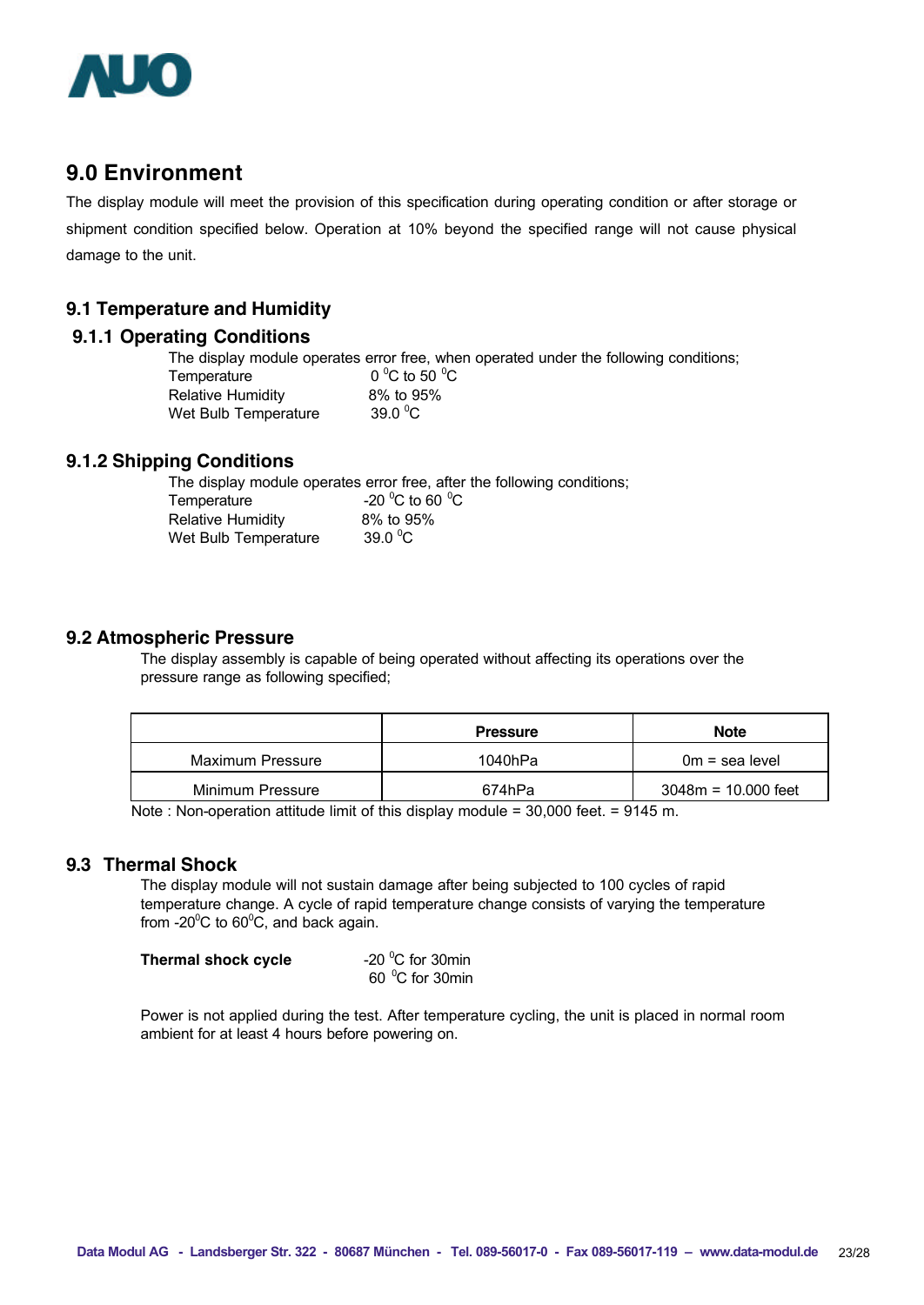

# **10.0 Reliability**

This display module and the packaging of that will comply following standards.

#### **10.1 Failure Criteria**

The display assembly will be considered as failing unit when it no longer meets any of the requirements stated in this specification. Only as for maximum white luminance, following criteria is applicable.

l **Maximum white Luminance shall be 125cd/m2 or more.**

#### **10.2 Failure Rate**

The average failure rate of the display module (from first power-on cycle till 1,000 hours later) will not exceed

1.0%. The average failure rate of the display module from 1,000 hours until 16,000 hours will not exceed 0.7%

per 1000 hours.

#### **10.2.1 Usage**

The assumed usage for the above criteria is:

- 220 power-on hours per month
- 500 power on/off cycles per month
- Maximum brightness setting
- Operation to be within office environment (25 $\mathrm{^0C}$  typical)

#### **10.2.1 Component De-rating**

All the components used in this device will be checked the load condition to meet the failure rate criteria.

### **10.3 On/OFF Cycle**

The display module will be capable of being operated over the following ON/OFF Cycles.

| <b>ON/OFF</b>       | Value  | <b>Cycles</b>                  |
|---------------------|--------|--------------------------------|
| +Vin and CCFL power | 30.000 | 10 seconds on / 10 seconds off |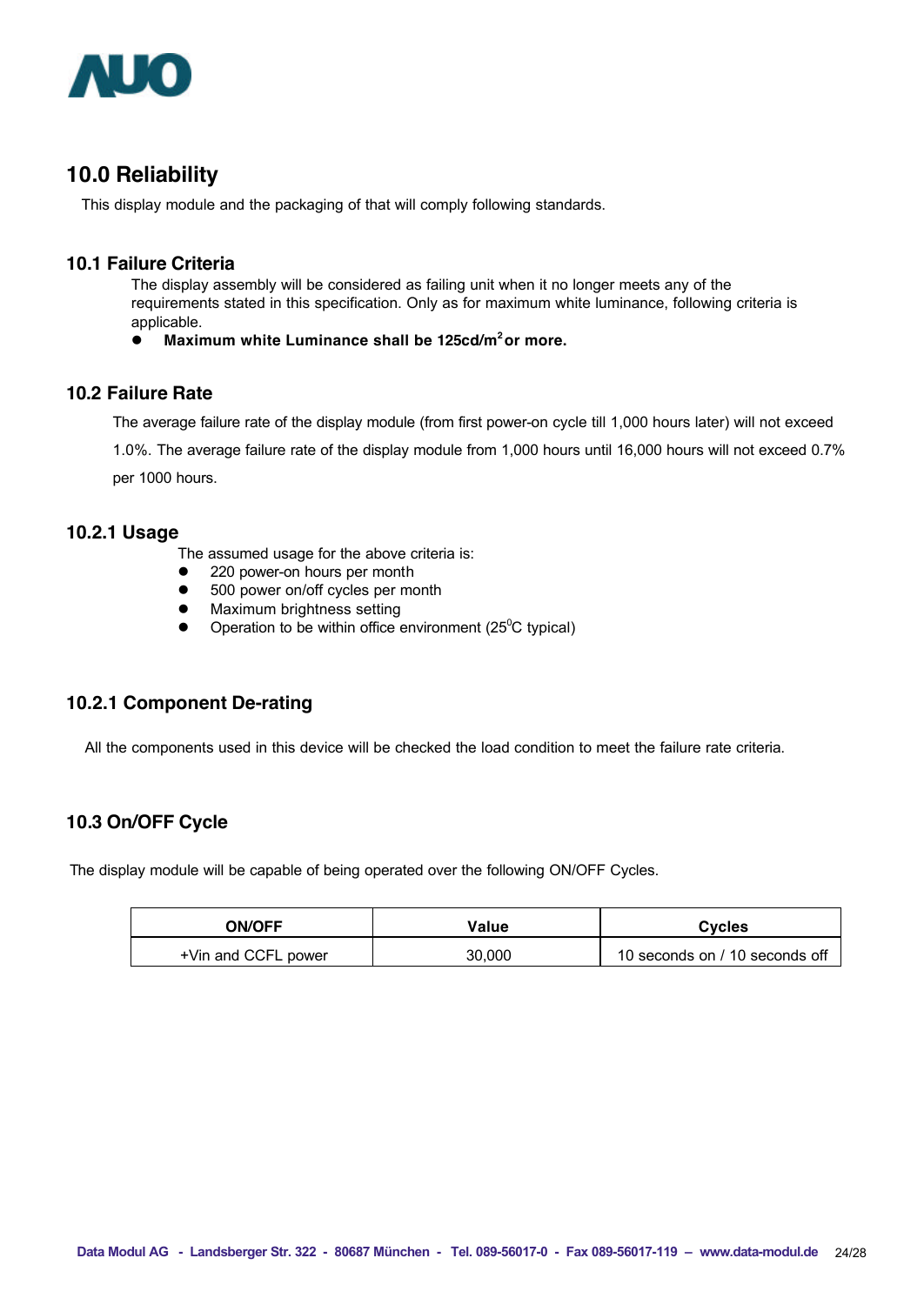

# **11.0 Safety**

#### **11.1 Sharp Edge Requirements**

There will be no sharp edges or comers on the display assembly that could cause injury.

#### **11.2 Materials**

#### **11.2.1 Toxicity**

There will be no carcinogenic materials used anywhere in the display module. If toxic materials are used, they will be reviewed and approved by the responsible ADT Toxicologist.

#### **11.2.2 Flammability**

All components including electrical components that do not meet the flammability grade UL94-V1 in the module will complete the flammability rating exception approval process.

The printed circuit board will be made from material rated 94-V1 or better. The actual UL flammability rating will be printed on the printed circuit board.

#### **11.3 Capacitors**

If any polarized capacitors are used in the display assembly, provisions will be made to keep them from being inserted backwards.

### **12.0 Other requirement**

#### **12.1 National Test Lab Requirement**

The display module will satisfy all requirements for compliance to

| UL 1950, First Edition | U.S.A. Information Technology Equipment         |
|------------------------|-------------------------------------------------|
| CSA C22.2 No.950-M89   | Canada, Information Technology Equipment        |
| <b>EEC 950</b>         | International, Information Technology Equipment |
| <b>EN 60 950</b>       | International, Information Processing Equipment |
|                        | (European Norm for IEC950)                      |

# **12.2 Label The label is on the panel as shown below:**

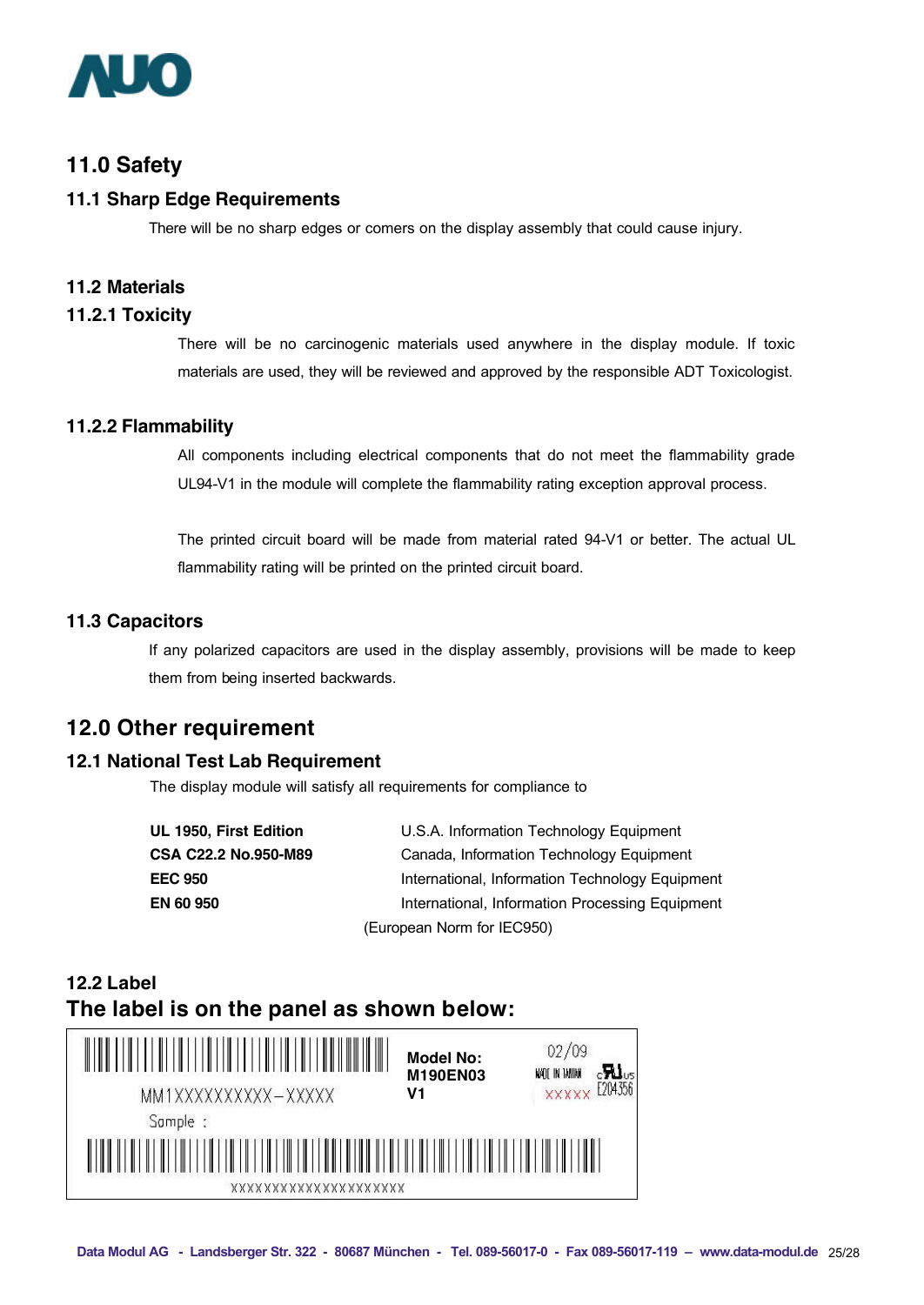# **13.0 Mechanical Characteristics**

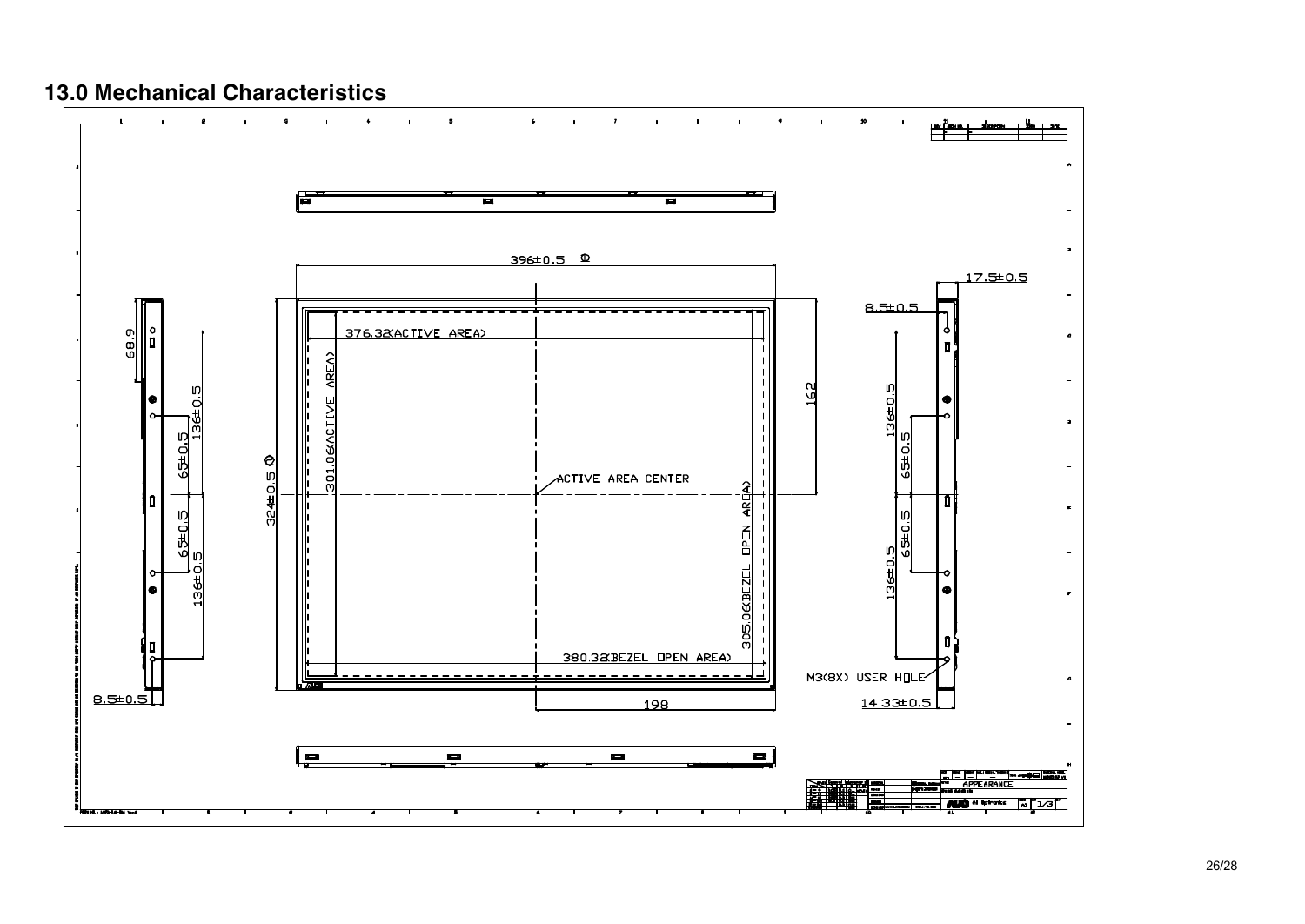